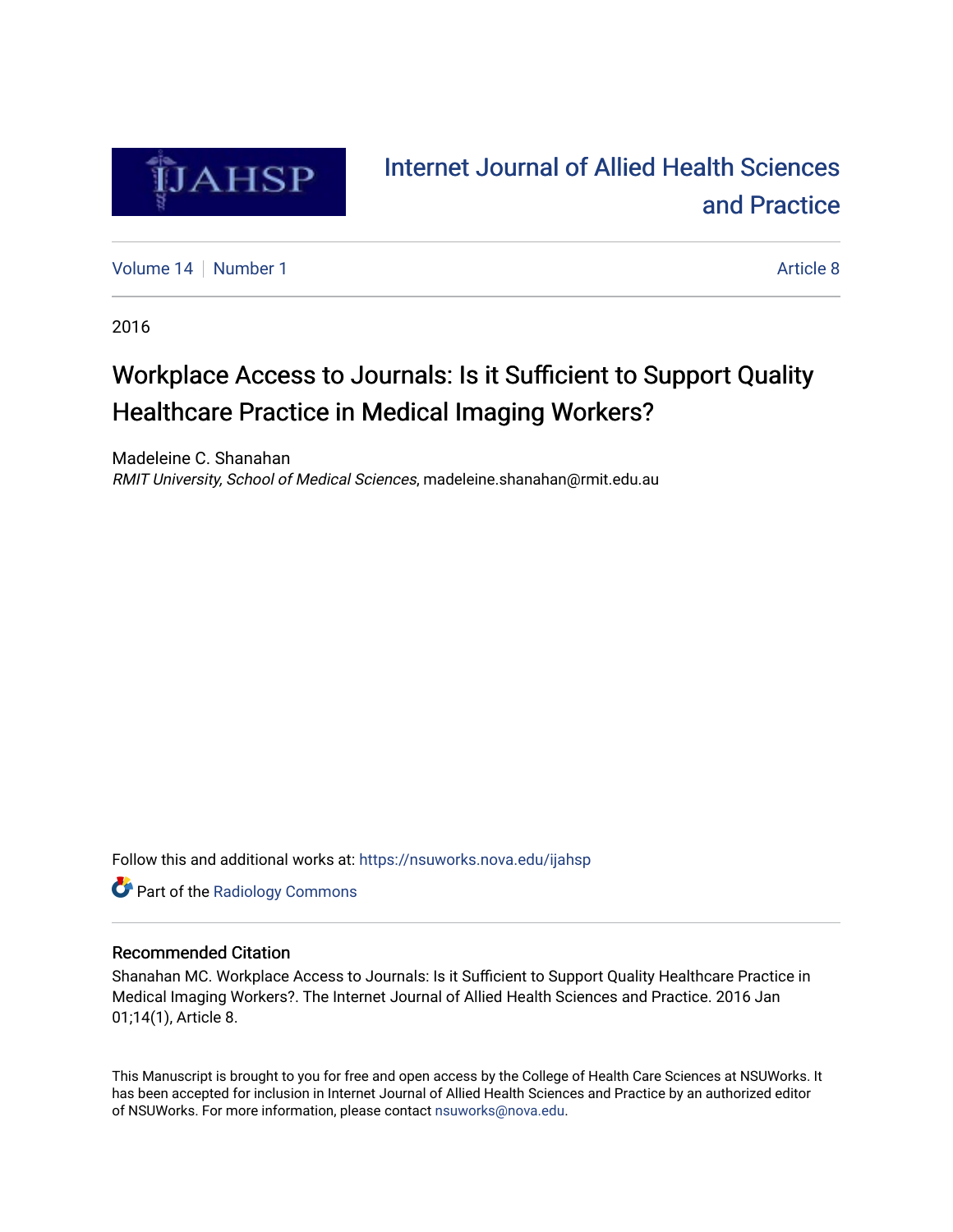### Workplace Access to Journals: Is it Sufficient to Support Quality Healthcare Practice in Medical Imaging Workers?

#### **Abstract**

Introduction: Journals are important tools for disseminating new knowledge to health professionals. The purpose of this study was to investigate workplace access to journals. Medical imaging workers (MIWs) were the allied health professional group studied. Methods: A two phase sequential exploratory mixed methods design was adopted to collect data from MIWs to develop a list of professionally relevant journals and to examine accessibility of journals across the profession. In addition, the derived list of journals was further examined to determine open access and open article availability. Results: Twentyseven percent (n=88) of survey respondents (N=362) reported that they have access to one (18%, n=58) or none (9%, n=30) of the 94 identified professionally relevant journals. Difference in access was statistically significant for work setting (university, clinical), health sector (public, private), workplace type (teaching, non-teaching hospital, clinic), and area of specialization (nuclear medicine, radiation therapy, radiography, sonography). A positive relationship was shown to exist between increased effective workplace access to journals and frequency of use. This study also identified that open access journals and articles are currently limited for Medical Imaging workers. Conclusion: Whilst journals provide access to current peerreviewed evidence, this study established that workplace access is currently problematic for medical imaging workers. Workplaces must act to increase access to journals for Medical Imaging Workers so that these professionals can harness new knowledge and base their practice on current peer–reviewed evidence.

#### Author Bio(s)

Madeleine Shanahan, PhD, is a Senior Lecturer at the RMIT University, School of Medical Sciences in Australia. Madeleine's research has two broad foci. One area of interest is learning mediated by knowledgetools with research conducted at the undergraduate and graduate Medical Imaging Worker (MIW) level. This research has employed quantitative and qualitative research methodologies. A second research focus examines technologies in medical imaging, where experimental design has been adopted.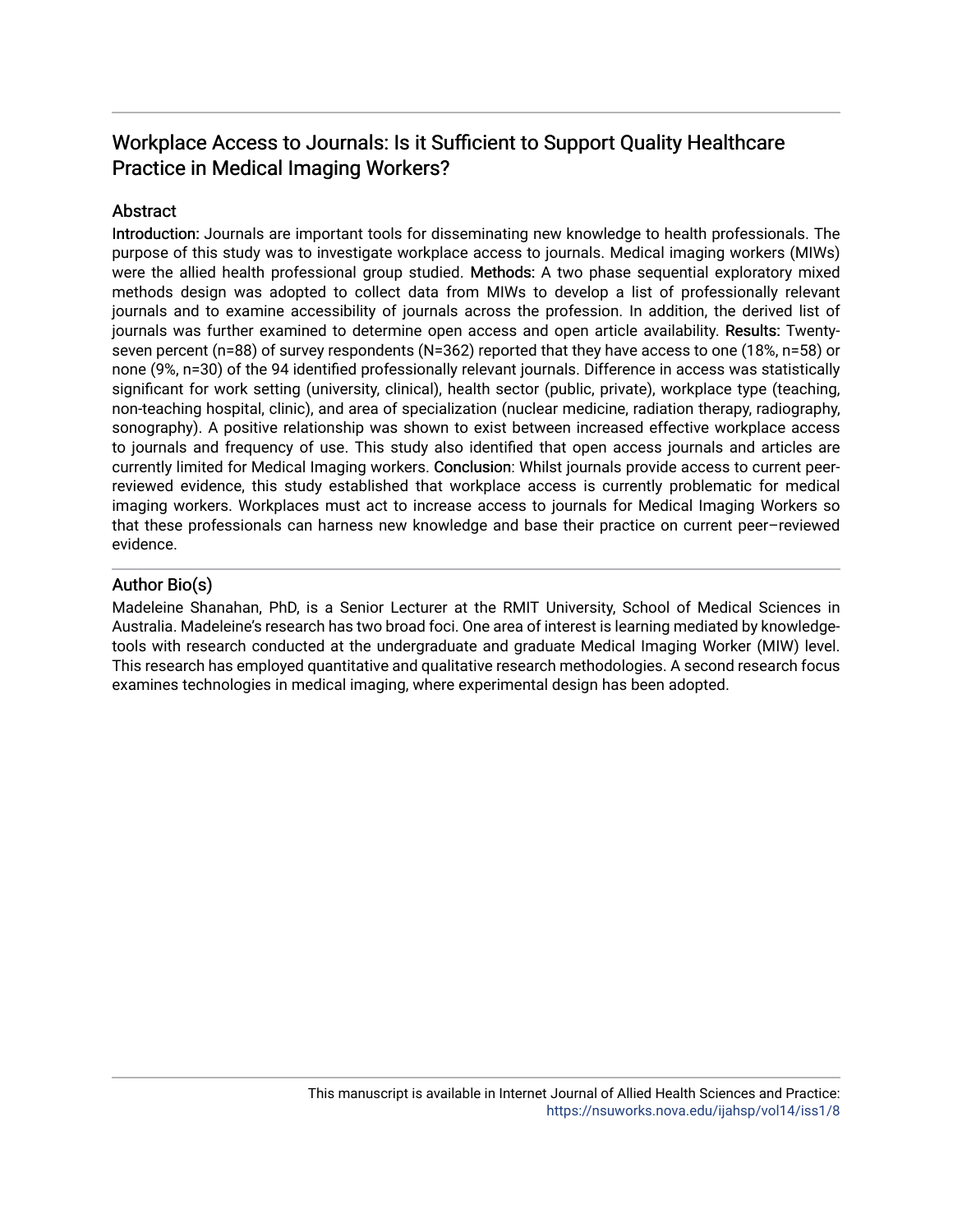

The Internet Journal of Allied Health Sciences and Practice *Dedicated to allied health professional practice and education* **Vol. 14 No. 1 ISSN 1540-580X**

## Workplace Access to Journals: Is it Sufficient to Support Quality Healthcare Practice in Medical Imaging Workers?

Madeleine Shanahan, PhD, MAppSc, BEd, FIR

RMIT University, School of Medical Sciences

Australia

#### **ABSTRACT**

**Introduction:** Journals are important tools for disseminating new knowledge to health professionals. The purpose of this study was to investigate workplace access to journals. Medical imaging workers (MIWs) were the allied health professional group studied. **Methods:** A two phase sequential exploratory mixed methods design was adopted to collect data from MIWs to develop a list of professionally relevant journals and to examine accessibility of journals across the profession. In addition, the derived list of journals was further examined to determine open access and open article availability. **Results:** Twenty-seven percent (n=88) of survey respondents (N=362) reported that they have access to one (18%, n=58) or none (9%, n=30) of the 94 identified professionally relevant journals. Difference in access was statistically significant for work setting (university, clinical), health sector (public, private), workplace type (teaching, non-teaching hospital, clinic), and area of specialization (nuclear medicine, radiation therapy, radiography, sonography). A positive relationship was shown to exist between increased effective workplace access to journals and frequency of use. This study also identified that open access journals and articles are currently limited for Medical Imaging workers. **Conclusion**: Whilst journals provide access to current peer-reviewed evidence, this study established that workplace access is currently problematic for medical imaging workers. Workplaces must act to increase access to journals for Medical Imaging Workers so that these professionals can harness new knowledge and base their practice on current peer– reviewed evidence.

#### **INTRODUCTION**

Rapidly evolving technology, advances in diagnosis and treatment, and increased role responsibilities are constant forces impacting on health professionals' knowledge and practice.<sup>1</sup> Healthcare standards set by government and professional bodies emphasise the importance of individuals maintaining currency of their professional knowledge. For example, the Health and Care Professions Council, United Kingdom, states that keeping skills and knowledge up to date is essential for safe and effective work practice.<sup>2</sup> The Australian CareTrack study compared healthcare delivered to patients against evidence-based or consensus guidelines and established that 43% of healthcare practice was not in accord with the latest standards.<sup>3</sup> This suggests that a large number of health professionals base clinical practice decisions on professional knowledge that may no longer be current.

Journals are recognised as important tools for disseminating new knowledge supporting health professionals to base their clinical practice on current health information.4,5 For example, in a recent study examining evidence-based practice of Australian allied health professionals, 65% of respondents reported they read published research at least monthly.<sup>6</sup> Despite the recognised importance of journals in supporting best-practice healthcare, access to journals in the workplace may be problematic for many health professionals.<sup>6-8</sup> Lack of access to information/evidence was identified by Melnyk et al as a barrier preventing nurses from implementing evidence-based practice.<sup>8</sup> When respondents in the Melnyk et al study were asked "What is the "one thing" that would help you implement EBP in your daily practice?, $8p.414$  "access to information" was the second highest response (n=100), behind education (n=114). As journals are an important tool for disseminating new evidence, it is important to understand factors that influence their access in the workplace.<sup>4</sup> Health sector (public, private), work setting and workplace type (university, teaching or non-teaching hospital), and area of specialization of the health professional have been identified as influencing workplace access to journals.<sup>4,6,7</sup> However, these studies are over ten years old and accessibility of journals may now have changed. For instance, according to the Directory of Open Access Journals, there are currently 10,093 open access journals.<sup>10</sup> Many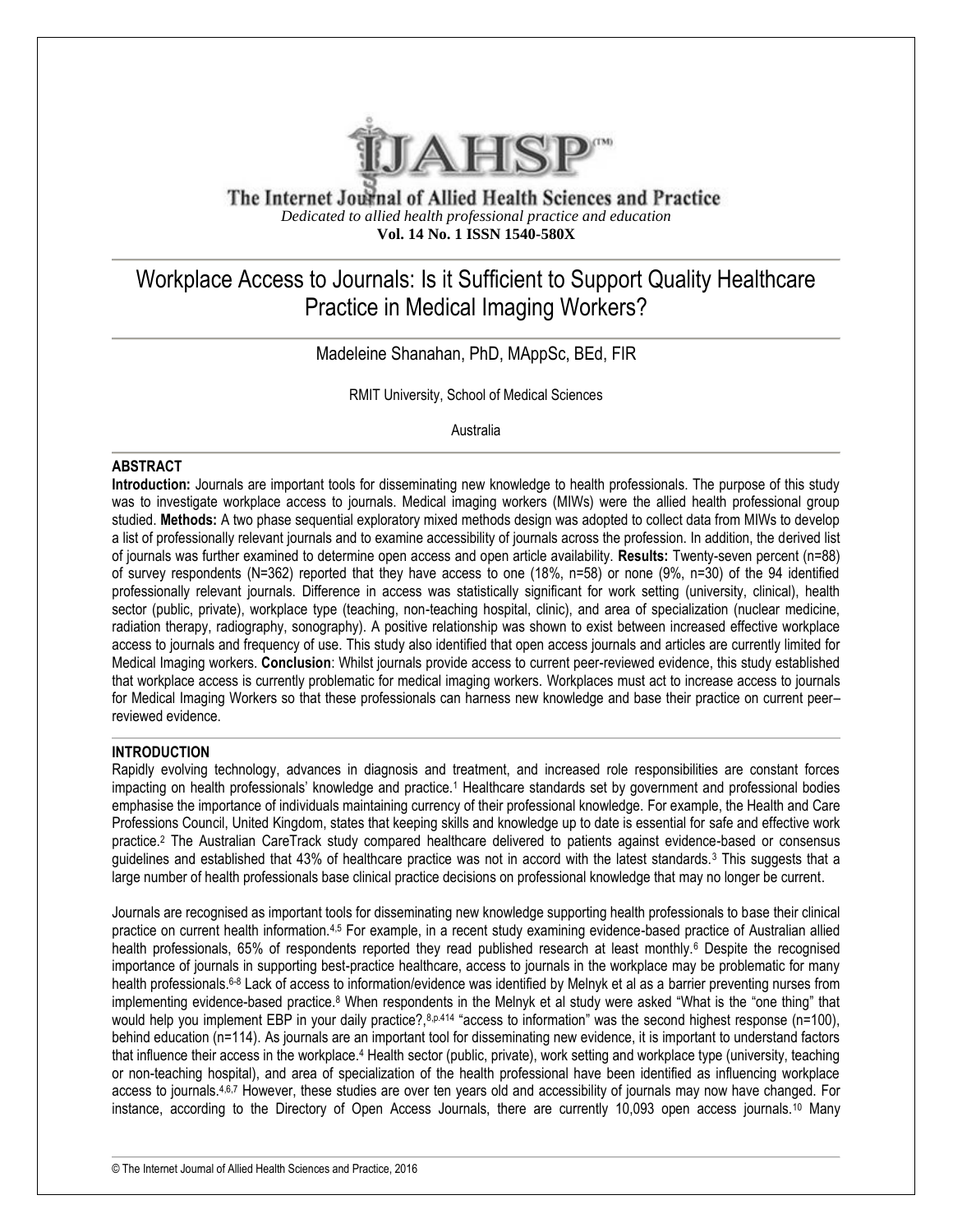subscription-based journals also publish open access articles. What is not known is how widespread this facility is for journals that are relevant to a given health profession. There is a need for further research to establish factors that currently influence health professionals' workplace access to journals and determine what journals are open access or have open access articles.

Professions have distinctive knowledge bases and so information sources, such as journals, are specific to the occupational group. This is apparent as core journals have been identified for many health professions. 4,11-16 The occupational group studied was Australian medical imaging workers (MIWs), which includes radiographers, radiation therapists, nuclear medicine technologists and sonographers.<sup>17</sup> This paper examined the following research questions:

- 1. How accessible are professional relevant journals to MIWs in their workplace?
- 2. Does workplace accessibility to journals influence frequency of use in MIWs?

#### **METHOD**

This study adopted a two-phase sequential exploratory mixed methods design. Qualitative data (Phase 1) were collected, analysed, and then used to explicitly inform the quantitative phase (Phase  $2)$ .<sup>[18,](#page-11-0)[19](#page-11-1)</sup> This design is typically adopted when a survey instrument needs to be developed,[19](#page-11-1) in this study to account for the contextually bound journals of the specialist health professionals of focus.6,19

Phase 1 involved semi-structures interviews with 28 MIWs. Stratified purposeful sampling was used to include participants from sub-groups of interest, namely *expert knowledge* (14 academic and 14 senior/ management clinical practitioners) and *area of specialization* (7 nuclear medicine, 7 radiation therapy, 8 radiography and 6 sonography).<sup>20</sup> Phase 1 sought to establish what journals are utilised by MIWs to update their professional knowledge. The findings from Phase 1 informed Phase 2, which involved the development and administration of a questionnaire to Australian MIWs. The questionnaire was pilot tested, with seven additional senior MIWs before it was administered. Responses indicated that the instrument had a clear layout and the questions were clearly written and easily understood. This approach also provided another opportunity to enhance content coverage of the instrument, with five more journal titles added to the final questionnaire. The sample population for Phase 2 of the study was Australian MIWs holding registration with the medical radiation practitioner board. Random sampling was used to obtain the survey sample (N=1142). Due to funding constraints, only one mail-out was undertaken. Prior to data collection the research gained ethics approval from the University of Wollongong, Australia.

Survey data were entered into IBM® SPSS® 22.0 and descriptive and inferential statistics used for analysis. Descriptive statistics were generated to ascertain the number and percent of MIWs that use journals to update their professional knowledge. Workplace access to journals was determined using two measures -physical access (number of journals MIWs report that they could access from the provided list of 94 journal titles), and *ease of access*, which measures an individual's effective access in practice.[21](#page-11-2) After testing for assumption of equal variance, the test of difference (parametric or non-parametric) for physical access was determined by the number of sub-groups within the tested independent variables.<sup>[20,](#page-11-3)[22](#page-11-4)</sup> In relation to effective access to journals in the workplace, respondents were asked to rate their access to print and electronic journals using a five point scale from 1 *very easy* to 5 *not easy*. Respondents could also identify that they had *no access* to journals. Cross tabulation was performed to determine factors influencing workplace *ease of access* to journals and if *ease of access* was associated with selfreported frequency of journal use using chi-square and Fisher's exact test, when expected cell frequencies were below five.[22](#page-11-4)

Further analysis of the generated list of journals was undertaken to identify which, if any, were available as open access or had open access articles by searching the Directory of Open Access Journals (http://doaj.org/ accessed 1 December, 2014) and SHERPA/RoMEO (http://www.sherpa.ac.uk/romeo/search.php accessed 2 December, 2014) databases. In addition, for a subset of five journals, the number of open access articles for the period 2013-2014 was determined by using Science Direct (http://www.sciencedirect.com/science/jrnlallbooks/all-open-access/a accessed 9 December, 2014) to access the journal, then sum the number of open access and full text articles and total number of original research papers, technical notes, review articles, and clinical guidelines for each issue of the journal within the nominated time period.

#### **RESULTS**

The response rate for the survey was 31.7% (N=362) of all MIWs sampled. A summary of key demographic characteristics of survey respondents is presented in Table 1. The distribution for area of specialization and gender was similar to available national data suggesting that the demographic profile of the respondents is representative of the broader Australian population of MIW<sub>s.<sup>17</sup></sub>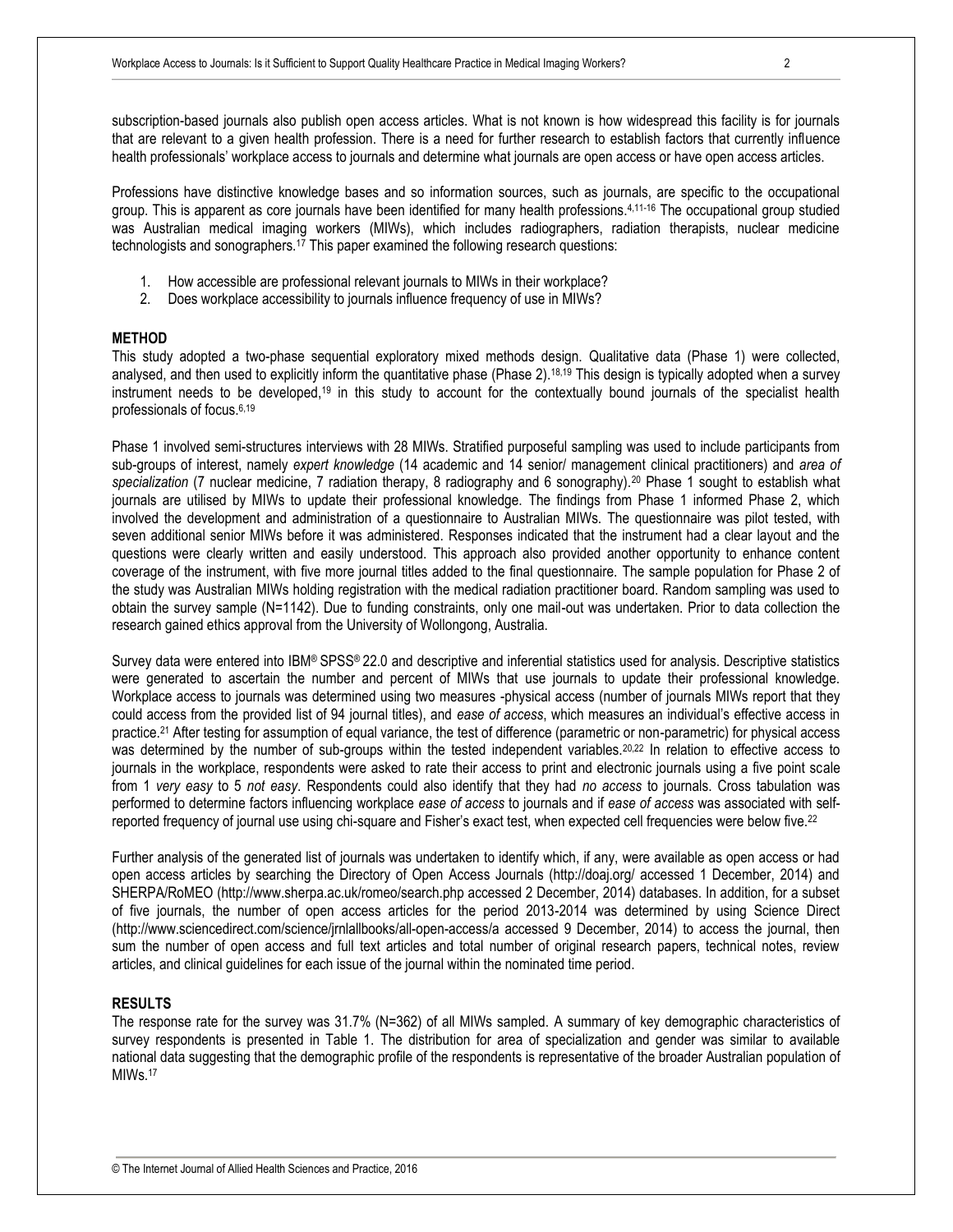| Table 1. Demographic Unaracteristics of Survey Participants (N-362)                                                           |                                  |            |  |  |
|-------------------------------------------------------------------------------------------------------------------------------|----------------------------------|------------|--|--|
| <b>Characteristic</b>                                                                                                         | No. (Valid Percent) <sup>a</sup> |            |  |  |
| Area of Specialization                                                                                                        | Nuclear Medicine                 | 43 (11.9)  |  |  |
|                                                                                                                               | Radiation therapy                | 77 (21.3)  |  |  |
|                                                                                                                               | Radiography                      | 184 (50.8) |  |  |
|                                                                                                                               | Sonography                       | 58 (16.0)  |  |  |
|                                                                                                                               |                                  | 208 (58.3) |  |  |
| Geographic Location                                                                                                           | Metropolitan                     |            |  |  |
|                                                                                                                               | Regional                         | 95(26.6)   |  |  |
|                                                                                                                               | Rural and remote                 | 54 (15.1)  |  |  |
| Primary Role                                                                                                                  | Practitioner                     | 151 (43.1) |  |  |
|                                                                                                                               | <b>Senior Practitioner</b>       | 84 (24.0)  |  |  |
|                                                                                                                               | Manager                          | 57 (16.3)  |  |  |
|                                                                                                                               | <b>Clinical Educator</b>         | 19(5.4)    |  |  |
|                                                                                                                               | Academic                         | 28 (8.0)   |  |  |
|                                                                                                                               | Other                            | 11(3.0)    |  |  |
| Gender                                                                                                                        | Female                           | 246 (68.5) |  |  |
|                                                                                                                               | Male                             | 113 (31.5) |  |  |
| Years of Professional Experience                                                                                              | < 5 years                        | 64 (17.7)  |  |  |
|                                                                                                                               | $5 - 10$ years                   | 64 (17.1)  |  |  |
|                                                                                                                               | 11-15 years                      | 51(14.1)   |  |  |
|                                                                                                                               | >15 years                        | 183 (50.6) |  |  |
| Health Sector <sup>b</sup>                                                                                                    | Public                           | 169 (53.1) |  |  |
|                                                                                                                               | Private                          | 149 (46.9) |  |  |
| Work Environment <sup>b</sup>                                                                                                 | Teaching hospital                | 173 (55.4) |  |  |
|                                                                                                                               | Non-teaching hospital            | 46 (14.7)  |  |  |
|                                                                                                                               | Clinic                           | 93 (29.8)  |  |  |
| a Percentages are based upon number of respondents answering each question.                                                   |                                  |            |  |  |
| $\textdegree$ The responses to these organisation factors are limited to clinical practitioners (N=320) and exclude those who |                                  |            |  |  |
| indicated they worked in more than one type of these environments or who selected "other"                                     |                                  |            |  |  |

| Table 1. Demographic Characteristics of Survey Participants (N=362) |
|---------------------------------------------------------------------|
|---------------------------------------------------------------------|

1. How accessible are professional relevant journals to MIWs in their workplace?

Table 2 displays the specific titles (former title in brackets) read by MIWs (Column 2, Phase 1 interview data). MIWs report that they read a broad range of journals to update their professional knowledge including discipline-specific journals for nuclear medicine, radiation therapy, radiography and sonography as well as broad categories of medicine, education, oncology and physics. Journal titles in bold were previously identified as core journals.12-16

The number of MIWs who report having access to each of the listed journal titles is presented in Table 2, Column 3. The majority of respondents (91%, n=295) indicated that they had access to one (18%, n=58) or more (73%, n=237) of the listed journals. The median number of journals respondents could access was four (IQR =11). Nine percent of respondents (n=30) reported they had access to none of the journals listed.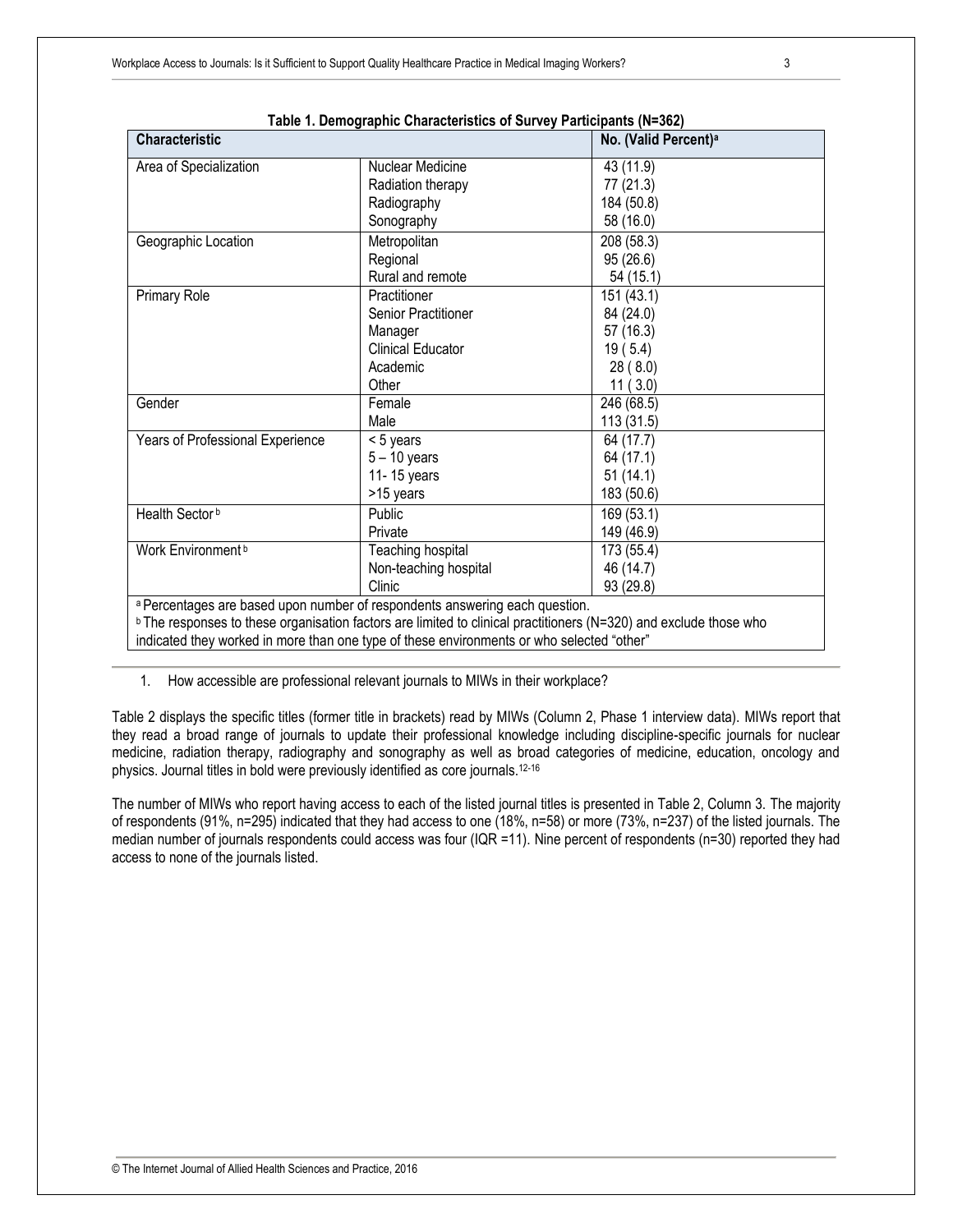| Number who<br><b>Number</b><br><b>Paid Open</b><br>Journal<br>read journal<br>who have<br>is listed<br><b>Access</b><br>Available<br>as Open<br>access<br>(Author<br>Access<br>pays per<br>article)<br>Phase 1<br>Data Source<br><b>Interview</b><br>Phase 2<br><b>DOAJ</b><br><b>SHERPA/</b><br>$(N=28)$<br><b>RoMEO</b><br><b>Survey</b><br>Journal Title (previous title)<br>$(n=227)$<br>Academic Radiology<br>1<br>43<br>N<br>Y<br>Υ<br>Acta Radiologica (Acta Radiologica. Diagnosis)<br>42<br>N<br>1<br>Y<br>1<br>26<br>N<br>American Journal of Hematology<br>Υ<br>37<br>N<br>American Journal of Neuroradiology <sup>ab</sup><br>Y<br>American Journal of Obstetrics & Gynecology <sup>d</sup><br>40<br>N<br>American Journal of Roentgenology <sup>abd</sup><br>5<br>92<br>N<br><b>NS</b><br>41<br><b>NS</b><br>Applied Radiology <sup>c</sup><br>N<br>24<br>N<br>Y<br>1<br>Australian Journal of Rural Health<br>4<br>Australasian Journal of Ultrasound Medicine (Ultrasound Bulletin)<br>42<br>N<br><b>NL</b><br>34<br>Y<br>Australasian Physical & Engineering Sciences in Medicine<br>1<br>N<br>Y<br>Biomedical Imaging and Intervention Journal<br>20<br>1<br>$\blacksquare$<br>Y<br>29<br>Blood<br>N<br>Y<br>22<br>N<br>1<br>Brain: a journal of neurology<br>39<br>${\sf N}$<br>Y<br><b>Breast</b><br>1<br>Y<br>36<br>N<br>Breast Journal <sup>9</sup><br>Y<br>N<br>British Journal of Cancer f<br>50<br>Y<br>29<br>N<br>British Journal of Haematology<br>1<br>Υ<br>5<br>85<br>British Journal of Radiology bd<br>N<br>Y<br>British Medical Journal (BMJ)<br>79<br>N<br>1<br>Cancer <sup>ad</sup><br>53<br>N<br>Y<br>Y<br>33<br>N<br><b>Cancer Treatment Reviews</b><br>1<br>$\overline{2}$<br>45<br>N<br>N<br><b>Clinical Nuclear Medicine</b><br>Υ<br>${\sf N}$<br>59<br><b>Clinical Oncology</b><br>1<br>Clinical Radiology b<br>Y<br>77<br>N<br>Y<br>14<br>N<br>Cognition<br>1<br>50<br><b>NL</b><br>N<br>Diagnostic Imaging<br>Υ<br>24<br>N<br>European Heart Journal<br>1<br>Υ<br>37<br>N<br>European Journal of Cancer<br>1<br>31<br>N<br>Y<br>European Journal of Nuclear Medicine & Molecular Imaging<br>6<br>5<br>57<br>${\sf N}$<br><b>NL</b><br>Gamma Gazette (ANZ Nuclear Medicine)<br>Health Physics <sup>f</sup><br>36<br>N<br>N<br>Y<br>26<br>N<br>Heart <sup>d</sup><br>1<br>17<br>Υ<br>$\mathbf{1}$<br>N<br>IEEE Transactions on Medical Imaging<br>$\overline{7}$<br>Y<br>54<br>International Journal of Radiation Oncology Biology - Physics <sup>a</sup><br>${\sf N}$<br>30<br>Investigative Radiology b<br>N<br>N<br>Υ<br>Journal of the American College of Cardiology de<br>26<br>N<br>1<br>3<br>Y<br>Journal of the American Society of Echocardiography <sup>c</sup><br>24<br>${\sf N}$<br>Journal of Bone & Joint Surgery a<br>30<br>${\sf N}$<br><b>NS</b><br>1<br>56<br>N<br>Y<br>Journal of Clinical Oncology <sup>f</sup><br>55<br>Y<br>Journal of Clinical Ultrasound<br>${\sf N}$<br>1<br>$\sqrt{2}$<br>36<br>N<br>${\sf N}$<br>Journal of Computed Assisted Tomography ab<br>Journal of Diagnostic Medical Sonography c<br>$\overline{2}$<br>Y<br>30<br>${\sf N}$<br>Journal of Digital Imaging<br>33<br>${\sf N}$<br>Υ<br>1<br>6<br>Y<br>Journal of Medical Imaging and Radiation Oncology (Australasian Radiology)<br>100<br>${\sf N}$<br>$\sqrt{2}$<br>Y<br>34<br>Journal of Medical Imaging and Radiation Sciences (Canadian Journal of Medical Radiation<br>${\sf N}$<br>Y<br>Journal of Medical Radiation Science <sup>h</sup> (The Radiographer and Shadows)<br>13<br><b>NL</b><br>180<br>Journal of Neurosurgery<br>1<br>26<br>N<br><b>NS</b><br>36<br>Journal of Nuclear Cardiology<br>1<br>N<br>Y<br>$\overline{7}$<br>52<br><b>NS</b><br>Journal of Nuclear Medicine ab<br>N<br>$\overline{7}$<br>42<br>${\sf N}$<br><b>NS</b><br>Journal of Nuclear Medicine Technology of | Table 2. List of Professionally Relevant Journals and their Accessibility to Milws |  |  |
|---------------------------------------------------------------------------------------------------------------------------------------------------------------------------------------------------------------------------------------------------------------------------------------------------------------------------------------------------------------------------------------------------------------------------------------------------------------------------------------------------------------------------------------------------------------------------------------------------------------------------------------------------------------------------------------------------------------------------------------------------------------------------------------------------------------------------------------------------------------------------------------------------------------------------------------------------------------------------------------------------------------------------------------------------------------------------------------------------------------------------------------------------------------------------------------------------------------------------------------------------------------------------------------------------------------------------------------------------------------------------------------------------------------------------------------------------------------------------------------------------------------------------------------------------------------------------------------------------------------------------------------------------------------------------------------------------------------------------------------------------------------------------------------------------------------------------------------------------------------------------------------------------------------------------------------------------------------------------------------------------------------------------------------------------------------------------------------------------------------------------------------------------------------------------------------------------------------------------------------------------------------------------------------------------------------------------------------------------------------------------------------------------------------------------------------------------------------------------------------------------------------------------------------------------------------------------------------------------------------------------------------------------------------------------------------------------------------------------------------------------------------------------------------------------------------------------------------------------------------------------------------------------------------------------------------------------------------------------------------------------------------------------------------------------------------------------------------------------------------------------------------------------------------------------------------------------------------------------------------------------------------------------------------------------------------------------------------------------------------------------------------------------------------------------------------------------------------------------------------------------------------------------------------------------------------------------------------------------------------------------------------------------------------------------------------------------------------------------------------------------------------------------------------------------------------------------------------------|------------------------------------------------------------------------------------|--|--|
|                                                                                                                                                                                                                                                                                                                                                                                                                                                                                                                                                                                                                                                                                                                                                                                                                                                                                                                                                                                                                                                                                                                                                                                                                                                                                                                                                                                                                                                                                                                                                                                                                                                                                                                                                                                                                                                                                                                                                                                                                                                                                                                                                                                                                                                                                                                                                                                                                                                                                                                                                                                                                                                                                                                                                                                                                                                                                                                                                                                                                                                                                                                                                                                                                                                                                                                                                                                                                                                                                                                                                                                                                                                                                                                                                                                                                                             |                                                                                    |  |  |
|                                                                                                                                                                                                                                                                                                                                                                                                                                                                                                                                                                                                                                                                                                                                                                                                                                                                                                                                                                                                                                                                                                                                                                                                                                                                                                                                                                                                                                                                                                                                                                                                                                                                                                                                                                                                                                                                                                                                                                                                                                                                                                                                                                                                                                                                                                                                                                                                                                                                                                                                                                                                                                                                                                                                                                                                                                                                                                                                                                                                                                                                                                                                                                                                                                                                                                                                                                                                                                                                                                                                                                                                                                                                                                                                                                                                                                             |                                                                                    |  |  |
|                                                                                                                                                                                                                                                                                                                                                                                                                                                                                                                                                                                                                                                                                                                                                                                                                                                                                                                                                                                                                                                                                                                                                                                                                                                                                                                                                                                                                                                                                                                                                                                                                                                                                                                                                                                                                                                                                                                                                                                                                                                                                                                                                                                                                                                                                                                                                                                                                                                                                                                                                                                                                                                                                                                                                                                                                                                                                                                                                                                                                                                                                                                                                                                                                                                                                                                                                                                                                                                                                                                                                                                                                                                                                                                                                                                                                                             |                                                                                    |  |  |
|                                                                                                                                                                                                                                                                                                                                                                                                                                                                                                                                                                                                                                                                                                                                                                                                                                                                                                                                                                                                                                                                                                                                                                                                                                                                                                                                                                                                                                                                                                                                                                                                                                                                                                                                                                                                                                                                                                                                                                                                                                                                                                                                                                                                                                                                                                                                                                                                                                                                                                                                                                                                                                                                                                                                                                                                                                                                                                                                                                                                                                                                                                                                                                                                                                                                                                                                                                                                                                                                                                                                                                                                                                                                                                                                                                                                                                             |                                                                                    |  |  |
|                                                                                                                                                                                                                                                                                                                                                                                                                                                                                                                                                                                                                                                                                                                                                                                                                                                                                                                                                                                                                                                                                                                                                                                                                                                                                                                                                                                                                                                                                                                                                                                                                                                                                                                                                                                                                                                                                                                                                                                                                                                                                                                                                                                                                                                                                                                                                                                                                                                                                                                                                                                                                                                                                                                                                                                                                                                                                                                                                                                                                                                                                                                                                                                                                                                                                                                                                                                                                                                                                                                                                                                                                                                                                                                                                                                                                                             |                                                                                    |  |  |
|                                                                                                                                                                                                                                                                                                                                                                                                                                                                                                                                                                                                                                                                                                                                                                                                                                                                                                                                                                                                                                                                                                                                                                                                                                                                                                                                                                                                                                                                                                                                                                                                                                                                                                                                                                                                                                                                                                                                                                                                                                                                                                                                                                                                                                                                                                                                                                                                                                                                                                                                                                                                                                                                                                                                                                                                                                                                                                                                                                                                                                                                                                                                                                                                                                                                                                                                                                                                                                                                                                                                                                                                                                                                                                                                                                                                                                             |                                                                                    |  |  |
|                                                                                                                                                                                                                                                                                                                                                                                                                                                                                                                                                                                                                                                                                                                                                                                                                                                                                                                                                                                                                                                                                                                                                                                                                                                                                                                                                                                                                                                                                                                                                                                                                                                                                                                                                                                                                                                                                                                                                                                                                                                                                                                                                                                                                                                                                                                                                                                                                                                                                                                                                                                                                                                                                                                                                                                                                                                                                                                                                                                                                                                                                                                                                                                                                                                                                                                                                                                                                                                                                                                                                                                                                                                                                                                                                                                                                                             |                                                                                    |  |  |
|                                                                                                                                                                                                                                                                                                                                                                                                                                                                                                                                                                                                                                                                                                                                                                                                                                                                                                                                                                                                                                                                                                                                                                                                                                                                                                                                                                                                                                                                                                                                                                                                                                                                                                                                                                                                                                                                                                                                                                                                                                                                                                                                                                                                                                                                                                                                                                                                                                                                                                                                                                                                                                                                                                                                                                                                                                                                                                                                                                                                                                                                                                                                                                                                                                                                                                                                                                                                                                                                                                                                                                                                                                                                                                                                                                                                                                             |                                                                                    |  |  |
|                                                                                                                                                                                                                                                                                                                                                                                                                                                                                                                                                                                                                                                                                                                                                                                                                                                                                                                                                                                                                                                                                                                                                                                                                                                                                                                                                                                                                                                                                                                                                                                                                                                                                                                                                                                                                                                                                                                                                                                                                                                                                                                                                                                                                                                                                                                                                                                                                                                                                                                                                                                                                                                                                                                                                                                                                                                                                                                                                                                                                                                                                                                                                                                                                                                                                                                                                                                                                                                                                                                                                                                                                                                                                                                                                                                                                                             |                                                                                    |  |  |
|                                                                                                                                                                                                                                                                                                                                                                                                                                                                                                                                                                                                                                                                                                                                                                                                                                                                                                                                                                                                                                                                                                                                                                                                                                                                                                                                                                                                                                                                                                                                                                                                                                                                                                                                                                                                                                                                                                                                                                                                                                                                                                                                                                                                                                                                                                                                                                                                                                                                                                                                                                                                                                                                                                                                                                                                                                                                                                                                                                                                                                                                                                                                                                                                                                                                                                                                                                                                                                                                                                                                                                                                                                                                                                                                                                                                                                             |                                                                                    |  |  |
|                                                                                                                                                                                                                                                                                                                                                                                                                                                                                                                                                                                                                                                                                                                                                                                                                                                                                                                                                                                                                                                                                                                                                                                                                                                                                                                                                                                                                                                                                                                                                                                                                                                                                                                                                                                                                                                                                                                                                                                                                                                                                                                                                                                                                                                                                                                                                                                                                                                                                                                                                                                                                                                                                                                                                                                                                                                                                                                                                                                                                                                                                                                                                                                                                                                                                                                                                                                                                                                                                                                                                                                                                                                                                                                                                                                                                                             |                                                                                    |  |  |
|                                                                                                                                                                                                                                                                                                                                                                                                                                                                                                                                                                                                                                                                                                                                                                                                                                                                                                                                                                                                                                                                                                                                                                                                                                                                                                                                                                                                                                                                                                                                                                                                                                                                                                                                                                                                                                                                                                                                                                                                                                                                                                                                                                                                                                                                                                                                                                                                                                                                                                                                                                                                                                                                                                                                                                                                                                                                                                                                                                                                                                                                                                                                                                                                                                                                                                                                                                                                                                                                                                                                                                                                                                                                                                                                                                                                                                             |                                                                                    |  |  |
|                                                                                                                                                                                                                                                                                                                                                                                                                                                                                                                                                                                                                                                                                                                                                                                                                                                                                                                                                                                                                                                                                                                                                                                                                                                                                                                                                                                                                                                                                                                                                                                                                                                                                                                                                                                                                                                                                                                                                                                                                                                                                                                                                                                                                                                                                                                                                                                                                                                                                                                                                                                                                                                                                                                                                                                                                                                                                                                                                                                                                                                                                                                                                                                                                                                                                                                                                                                                                                                                                                                                                                                                                                                                                                                                                                                                                                             |                                                                                    |  |  |
|                                                                                                                                                                                                                                                                                                                                                                                                                                                                                                                                                                                                                                                                                                                                                                                                                                                                                                                                                                                                                                                                                                                                                                                                                                                                                                                                                                                                                                                                                                                                                                                                                                                                                                                                                                                                                                                                                                                                                                                                                                                                                                                                                                                                                                                                                                                                                                                                                                                                                                                                                                                                                                                                                                                                                                                                                                                                                                                                                                                                                                                                                                                                                                                                                                                                                                                                                                                                                                                                                                                                                                                                                                                                                                                                                                                                                                             |                                                                                    |  |  |
|                                                                                                                                                                                                                                                                                                                                                                                                                                                                                                                                                                                                                                                                                                                                                                                                                                                                                                                                                                                                                                                                                                                                                                                                                                                                                                                                                                                                                                                                                                                                                                                                                                                                                                                                                                                                                                                                                                                                                                                                                                                                                                                                                                                                                                                                                                                                                                                                                                                                                                                                                                                                                                                                                                                                                                                                                                                                                                                                                                                                                                                                                                                                                                                                                                                                                                                                                                                                                                                                                                                                                                                                                                                                                                                                                                                                                                             |                                                                                    |  |  |
|                                                                                                                                                                                                                                                                                                                                                                                                                                                                                                                                                                                                                                                                                                                                                                                                                                                                                                                                                                                                                                                                                                                                                                                                                                                                                                                                                                                                                                                                                                                                                                                                                                                                                                                                                                                                                                                                                                                                                                                                                                                                                                                                                                                                                                                                                                                                                                                                                                                                                                                                                                                                                                                                                                                                                                                                                                                                                                                                                                                                                                                                                                                                                                                                                                                                                                                                                                                                                                                                                                                                                                                                                                                                                                                                                                                                                                             |                                                                                    |  |  |
|                                                                                                                                                                                                                                                                                                                                                                                                                                                                                                                                                                                                                                                                                                                                                                                                                                                                                                                                                                                                                                                                                                                                                                                                                                                                                                                                                                                                                                                                                                                                                                                                                                                                                                                                                                                                                                                                                                                                                                                                                                                                                                                                                                                                                                                                                                                                                                                                                                                                                                                                                                                                                                                                                                                                                                                                                                                                                                                                                                                                                                                                                                                                                                                                                                                                                                                                                                                                                                                                                                                                                                                                                                                                                                                                                                                                                                             |                                                                                    |  |  |
|                                                                                                                                                                                                                                                                                                                                                                                                                                                                                                                                                                                                                                                                                                                                                                                                                                                                                                                                                                                                                                                                                                                                                                                                                                                                                                                                                                                                                                                                                                                                                                                                                                                                                                                                                                                                                                                                                                                                                                                                                                                                                                                                                                                                                                                                                                                                                                                                                                                                                                                                                                                                                                                                                                                                                                                                                                                                                                                                                                                                                                                                                                                                                                                                                                                                                                                                                                                                                                                                                                                                                                                                                                                                                                                                                                                                                                             |                                                                                    |  |  |
|                                                                                                                                                                                                                                                                                                                                                                                                                                                                                                                                                                                                                                                                                                                                                                                                                                                                                                                                                                                                                                                                                                                                                                                                                                                                                                                                                                                                                                                                                                                                                                                                                                                                                                                                                                                                                                                                                                                                                                                                                                                                                                                                                                                                                                                                                                                                                                                                                                                                                                                                                                                                                                                                                                                                                                                                                                                                                                                                                                                                                                                                                                                                                                                                                                                                                                                                                                                                                                                                                                                                                                                                                                                                                                                                                                                                                                             |                                                                                    |  |  |
|                                                                                                                                                                                                                                                                                                                                                                                                                                                                                                                                                                                                                                                                                                                                                                                                                                                                                                                                                                                                                                                                                                                                                                                                                                                                                                                                                                                                                                                                                                                                                                                                                                                                                                                                                                                                                                                                                                                                                                                                                                                                                                                                                                                                                                                                                                                                                                                                                                                                                                                                                                                                                                                                                                                                                                                                                                                                                                                                                                                                                                                                                                                                                                                                                                                                                                                                                                                                                                                                                                                                                                                                                                                                                                                                                                                                                                             |                                                                                    |  |  |
|                                                                                                                                                                                                                                                                                                                                                                                                                                                                                                                                                                                                                                                                                                                                                                                                                                                                                                                                                                                                                                                                                                                                                                                                                                                                                                                                                                                                                                                                                                                                                                                                                                                                                                                                                                                                                                                                                                                                                                                                                                                                                                                                                                                                                                                                                                                                                                                                                                                                                                                                                                                                                                                                                                                                                                                                                                                                                                                                                                                                                                                                                                                                                                                                                                                                                                                                                                                                                                                                                                                                                                                                                                                                                                                                                                                                                                             |                                                                                    |  |  |
|                                                                                                                                                                                                                                                                                                                                                                                                                                                                                                                                                                                                                                                                                                                                                                                                                                                                                                                                                                                                                                                                                                                                                                                                                                                                                                                                                                                                                                                                                                                                                                                                                                                                                                                                                                                                                                                                                                                                                                                                                                                                                                                                                                                                                                                                                                                                                                                                                                                                                                                                                                                                                                                                                                                                                                                                                                                                                                                                                                                                                                                                                                                                                                                                                                                                                                                                                                                                                                                                                                                                                                                                                                                                                                                                                                                                                                             |                                                                                    |  |  |
|                                                                                                                                                                                                                                                                                                                                                                                                                                                                                                                                                                                                                                                                                                                                                                                                                                                                                                                                                                                                                                                                                                                                                                                                                                                                                                                                                                                                                                                                                                                                                                                                                                                                                                                                                                                                                                                                                                                                                                                                                                                                                                                                                                                                                                                                                                                                                                                                                                                                                                                                                                                                                                                                                                                                                                                                                                                                                                                                                                                                                                                                                                                                                                                                                                                                                                                                                                                                                                                                                                                                                                                                                                                                                                                                                                                                                                             |                                                                                    |  |  |
|                                                                                                                                                                                                                                                                                                                                                                                                                                                                                                                                                                                                                                                                                                                                                                                                                                                                                                                                                                                                                                                                                                                                                                                                                                                                                                                                                                                                                                                                                                                                                                                                                                                                                                                                                                                                                                                                                                                                                                                                                                                                                                                                                                                                                                                                                                                                                                                                                                                                                                                                                                                                                                                                                                                                                                                                                                                                                                                                                                                                                                                                                                                                                                                                                                                                                                                                                                                                                                                                                                                                                                                                                                                                                                                                                                                                                                             |                                                                                    |  |  |
|                                                                                                                                                                                                                                                                                                                                                                                                                                                                                                                                                                                                                                                                                                                                                                                                                                                                                                                                                                                                                                                                                                                                                                                                                                                                                                                                                                                                                                                                                                                                                                                                                                                                                                                                                                                                                                                                                                                                                                                                                                                                                                                                                                                                                                                                                                                                                                                                                                                                                                                                                                                                                                                                                                                                                                                                                                                                                                                                                                                                                                                                                                                                                                                                                                                                                                                                                                                                                                                                                                                                                                                                                                                                                                                                                                                                                                             |                                                                                    |  |  |
|                                                                                                                                                                                                                                                                                                                                                                                                                                                                                                                                                                                                                                                                                                                                                                                                                                                                                                                                                                                                                                                                                                                                                                                                                                                                                                                                                                                                                                                                                                                                                                                                                                                                                                                                                                                                                                                                                                                                                                                                                                                                                                                                                                                                                                                                                                                                                                                                                                                                                                                                                                                                                                                                                                                                                                                                                                                                                                                                                                                                                                                                                                                                                                                                                                                                                                                                                                                                                                                                                                                                                                                                                                                                                                                                                                                                                                             |                                                                                    |  |  |
|                                                                                                                                                                                                                                                                                                                                                                                                                                                                                                                                                                                                                                                                                                                                                                                                                                                                                                                                                                                                                                                                                                                                                                                                                                                                                                                                                                                                                                                                                                                                                                                                                                                                                                                                                                                                                                                                                                                                                                                                                                                                                                                                                                                                                                                                                                                                                                                                                                                                                                                                                                                                                                                                                                                                                                                                                                                                                                                                                                                                                                                                                                                                                                                                                                                                                                                                                                                                                                                                                                                                                                                                                                                                                                                                                                                                                                             |                                                                                    |  |  |
|                                                                                                                                                                                                                                                                                                                                                                                                                                                                                                                                                                                                                                                                                                                                                                                                                                                                                                                                                                                                                                                                                                                                                                                                                                                                                                                                                                                                                                                                                                                                                                                                                                                                                                                                                                                                                                                                                                                                                                                                                                                                                                                                                                                                                                                                                                                                                                                                                                                                                                                                                                                                                                                                                                                                                                                                                                                                                                                                                                                                                                                                                                                                                                                                                                                                                                                                                                                                                                                                                                                                                                                                                                                                                                                                                                                                                                             |                                                                                    |  |  |
|                                                                                                                                                                                                                                                                                                                                                                                                                                                                                                                                                                                                                                                                                                                                                                                                                                                                                                                                                                                                                                                                                                                                                                                                                                                                                                                                                                                                                                                                                                                                                                                                                                                                                                                                                                                                                                                                                                                                                                                                                                                                                                                                                                                                                                                                                                                                                                                                                                                                                                                                                                                                                                                                                                                                                                                                                                                                                                                                                                                                                                                                                                                                                                                                                                                                                                                                                                                                                                                                                                                                                                                                                                                                                                                                                                                                                                             |                                                                                    |  |  |
|                                                                                                                                                                                                                                                                                                                                                                                                                                                                                                                                                                                                                                                                                                                                                                                                                                                                                                                                                                                                                                                                                                                                                                                                                                                                                                                                                                                                                                                                                                                                                                                                                                                                                                                                                                                                                                                                                                                                                                                                                                                                                                                                                                                                                                                                                                                                                                                                                                                                                                                                                                                                                                                                                                                                                                                                                                                                                                                                                                                                                                                                                                                                                                                                                                                                                                                                                                                                                                                                                                                                                                                                                                                                                                                                                                                                                                             |                                                                                    |  |  |
|                                                                                                                                                                                                                                                                                                                                                                                                                                                                                                                                                                                                                                                                                                                                                                                                                                                                                                                                                                                                                                                                                                                                                                                                                                                                                                                                                                                                                                                                                                                                                                                                                                                                                                                                                                                                                                                                                                                                                                                                                                                                                                                                                                                                                                                                                                                                                                                                                                                                                                                                                                                                                                                                                                                                                                                                                                                                                                                                                                                                                                                                                                                                                                                                                                                                                                                                                                                                                                                                                                                                                                                                                                                                                                                                                                                                                                             |                                                                                    |  |  |
|                                                                                                                                                                                                                                                                                                                                                                                                                                                                                                                                                                                                                                                                                                                                                                                                                                                                                                                                                                                                                                                                                                                                                                                                                                                                                                                                                                                                                                                                                                                                                                                                                                                                                                                                                                                                                                                                                                                                                                                                                                                                                                                                                                                                                                                                                                                                                                                                                                                                                                                                                                                                                                                                                                                                                                                                                                                                                                                                                                                                                                                                                                                                                                                                                                                                                                                                                                                                                                                                                                                                                                                                                                                                                                                                                                                                                                             |                                                                                    |  |  |
|                                                                                                                                                                                                                                                                                                                                                                                                                                                                                                                                                                                                                                                                                                                                                                                                                                                                                                                                                                                                                                                                                                                                                                                                                                                                                                                                                                                                                                                                                                                                                                                                                                                                                                                                                                                                                                                                                                                                                                                                                                                                                                                                                                                                                                                                                                                                                                                                                                                                                                                                                                                                                                                                                                                                                                                                                                                                                                                                                                                                                                                                                                                                                                                                                                                                                                                                                                                                                                                                                                                                                                                                                                                                                                                                                                                                                                             |                                                                                    |  |  |
|                                                                                                                                                                                                                                                                                                                                                                                                                                                                                                                                                                                                                                                                                                                                                                                                                                                                                                                                                                                                                                                                                                                                                                                                                                                                                                                                                                                                                                                                                                                                                                                                                                                                                                                                                                                                                                                                                                                                                                                                                                                                                                                                                                                                                                                                                                                                                                                                                                                                                                                                                                                                                                                                                                                                                                                                                                                                                                                                                                                                                                                                                                                                                                                                                                                                                                                                                                                                                                                                                                                                                                                                                                                                                                                                                                                                                                             |                                                                                    |  |  |
|                                                                                                                                                                                                                                                                                                                                                                                                                                                                                                                                                                                                                                                                                                                                                                                                                                                                                                                                                                                                                                                                                                                                                                                                                                                                                                                                                                                                                                                                                                                                                                                                                                                                                                                                                                                                                                                                                                                                                                                                                                                                                                                                                                                                                                                                                                                                                                                                                                                                                                                                                                                                                                                                                                                                                                                                                                                                                                                                                                                                                                                                                                                                                                                                                                                                                                                                                                                                                                                                                                                                                                                                                                                                                                                                                                                                                                             |                                                                                    |  |  |
|                                                                                                                                                                                                                                                                                                                                                                                                                                                                                                                                                                                                                                                                                                                                                                                                                                                                                                                                                                                                                                                                                                                                                                                                                                                                                                                                                                                                                                                                                                                                                                                                                                                                                                                                                                                                                                                                                                                                                                                                                                                                                                                                                                                                                                                                                                                                                                                                                                                                                                                                                                                                                                                                                                                                                                                                                                                                                                                                                                                                                                                                                                                                                                                                                                                                                                                                                                                                                                                                                                                                                                                                                                                                                                                                                                                                                                             |                                                                                    |  |  |
|                                                                                                                                                                                                                                                                                                                                                                                                                                                                                                                                                                                                                                                                                                                                                                                                                                                                                                                                                                                                                                                                                                                                                                                                                                                                                                                                                                                                                                                                                                                                                                                                                                                                                                                                                                                                                                                                                                                                                                                                                                                                                                                                                                                                                                                                                                                                                                                                                                                                                                                                                                                                                                                                                                                                                                                                                                                                                                                                                                                                                                                                                                                                                                                                                                                                                                                                                                                                                                                                                                                                                                                                                                                                                                                                                                                                                                             |                                                                                    |  |  |
|                                                                                                                                                                                                                                                                                                                                                                                                                                                                                                                                                                                                                                                                                                                                                                                                                                                                                                                                                                                                                                                                                                                                                                                                                                                                                                                                                                                                                                                                                                                                                                                                                                                                                                                                                                                                                                                                                                                                                                                                                                                                                                                                                                                                                                                                                                                                                                                                                                                                                                                                                                                                                                                                                                                                                                                                                                                                                                                                                                                                                                                                                                                                                                                                                                                                                                                                                                                                                                                                                                                                                                                                                                                                                                                                                                                                                                             |                                                                                    |  |  |
|                                                                                                                                                                                                                                                                                                                                                                                                                                                                                                                                                                                                                                                                                                                                                                                                                                                                                                                                                                                                                                                                                                                                                                                                                                                                                                                                                                                                                                                                                                                                                                                                                                                                                                                                                                                                                                                                                                                                                                                                                                                                                                                                                                                                                                                                                                                                                                                                                                                                                                                                                                                                                                                                                                                                                                                                                                                                                                                                                                                                                                                                                                                                                                                                                                                                                                                                                                                                                                                                                                                                                                                                                                                                                                                                                                                                                                             |                                                                                    |  |  |
|                                                                                                                                                                                                                                                                                                                                                                                                                                                                                                                                                                                                                                                                                                                                                                                                                                                                                                                                                                                                                                                                                                                                                                                                                                                                                                                                                                                                                                                                                                                                                                                                                                                                                                                                                                                                                                                                                                                                                                                                                                                                                                                                                                                                                                                                                                                                                                                                                                                                                                                                                                                                                                                                                                                                                                                                                                                                                                                                                                                                                                                                                                                                                                                                                                                                                                                                                                                                                                                                                                                                                                                                                                                                                                                                                                                                                                             |                                                                                    |  |  |
|                                                                                                                                                                                                                                                                                                                                                                                                                                                                                                                                                                                                                                                                                                                                                                                                                                                                                                                                                                                                                                                                                                                                                                                                                                                                                                                                                                                                                                                                                                                                                                                                                                                                                                                                                                                                                                                                                                                                                                                                                                                                                                                                                                                                                                                                                                                                                                                                                                                                                                                                                                                                                                                                                                                                                                                                                                                                                                                                                                                                                                                                                                                                                                                                                                                                                                                                                                                                                                                                                                                                                                                                                                                                                                                                                                                                                                             |                                                                                    |  |  |
|                                                                                                                                                                                                                                                                                                                                                                                                                                                                                                                                                                                                                                                                                                                                                                                                                                                                                                                                                                                                                                                                                                                                                                                                                                                                                                                                                                                                                                                                                                                                                                                                                                                                                                                                                                                                                                                                                                                                                                                                                                                                                                                                                                                                                                                                                                                                                                                                                                                                                                                                                                                                                                                                                                                                                                                                                                                                                                                                                                                                                                                                                                                                                                                                                                                                                                                                                                                                                                                                                                                                                                                                                                                                                                                                                                                                                                             |                                                                                    |  |  |
|                                                                                                                                                                                                                                                                                                                                                                                                                                                                                                                                                                                                                                                                                                                                                                                                                                                                                                                                                                                                                                                                                                                                                                                                                                                                                                                                                                                                                                                                                                                                                                                                                                                                                                                                                                                                                                                                                                                                                                                                                                                                                                                                                                                                                                                                                                                                                                                                                                                                                                                                                                                                                                                                                                                                                                                                                                                                                                                                                                                                                                                                                                                                                                                                                                                                                                                                                                                                                                                                                                                                                                                                                                                                                                                                                                                                                                             |                                                                                    |  |  |
|                                                                                                                                                                                                                                                                                                                                                                                                                                                                                                                                                                                                                                                                                                                                                                                                                                                                                                                                                                                                                                                                                                                                                                                                                                                                                                                                                                                                                                                                                                                                                                                                                                                                                                                                                                                                                                                                                                                                                                                                                                                                                                                                                                                                                                                                                                                                                                                                                                                                                                                                                                                                                                                                                                                                                                                                                                                                                                                                                                                                                                                                                                                                                                                                                                                                                                                                                                                                                                                                                                                                                                                                                                                                                                                                                                                                                                             |                                                                                    |  |  |
|                                                                                                                                                                                                                                                                                                                                                                                                                                                                                                                                                                                                                                                                                                                                                                                                                                                                                                                                                                                                                                                                                                                                                                                                                                                                                                                                                                                                                                                                                                                                                                                                                                                                                                                                                                                                                                                                                                                                                                                                                                                                                                                                                                                                                                                                                                                                                                                                                                                                                                                                                                                                                                                                                                                                                                                                                                                                                                                                                                                                                                                                                                                                                                                                                                                                                                                                                                                                                                                                                                                                                                                                                                                                                                                                                                                                                                             |                                                                                    |  |  |
|                                                                                                                                                                                                                                                                                                                                                                                                                                                                                                                                                                                                                                                                                                                                                                                                                                                                                                                                                                                                                                                                                                                                                                                                                                                                                                                                                                                                                                                                                                                                                                                                                                                                                                                                                                                                                                                                                                                                                                                                                                                                                                                                                                                                                                                                                                                                                                                                                                                                                                                                                                                                                                                                                                                                                                                                                                                                                                                                                                                                                                                                                                                                                                                                                                                                                                                                                                                                                                                                                                                                                                                                                                                                                                                                                                                                                                             |                                                                                    |  |  |
|                                                                                                                                                                                                                                                                                                                                                                                                                                                                                                                                                                                                                                                                                                                                                                                                                                                                                                                                                                                                                                                                                                                                                                                                                                                                                                                                                                                                                                                                                                                                                                                                                                                                                                                                                                                                                                                                                                                                                                                                                                                                                                                                                                                                                                                                                                                                                                                                                                                                                                                                                                                                                                                                                                                                                                                                                                                                                                                                                                                                                                                                                                                                                                                                                                                                                                                                                                                                                                                                                                                                                                                                                                                                                                                                                                                                                                             |                                                                                    |  |  |
|                                                                                                                                                                                                                                                                                                                                                                                                                                                                                                                                                                                                                                                                                                                                                                                                                                                                                                                                                                                                                                                                                                                                                                                                                                                                                                                                                                                                                                                                                                                                                                                                                                                                                                                                                                                                                                                                                                                                                                                                                                                                                                                                                                                                                                                                                                                                                                                                                                                                                                                                                                                                                                                                                                                                                                                                                                                                                                                                                                                                                                                                                                                                                                                                                                                                                                                                                                                                                                                                                                                                                                                                                                                                                                                                                                                                                                             |                                                                                    |  |  |
|                                                                                                                                                                                                                                                                                                                                                                                                                                                                                                                                                                                                                                                                                                                                                                                                                                                                                                                                                                                                                                                                                                                                                                                                                                                                                                                                                                                                                                                                                                                                                                                                                                                                                                                                                                                                                                                                                                                                                                                                                                                                                                                                                                                                                                                                                                                                                                                                                                                                                                                                                                                                                                                                                                                                                                                                                                                                                                                                                                                                                                                                                                                                                                                                                                                                                                                                                                                                                                                                                                                                                                                                                                                                                                                                                                                                                                             |                                                                                    |  |  |
|                                                                                                                                                                                                                                                                                                                                                                                                                                                                                                                                                                                                                                                                                                                                                                                                                                                                                                                                                                                                                                                                                                                                                                                                                                                                                                                                                                                                                                                                                                                                                                                                                                                                                                                                                                                                                                                                                                                                                                                                                                                                                                                                                                                                                                                                                                                                                                                                                                                                                                                                                                                                                                                                                                                                                                                                                                                                                                                                                                                                                                                                                                                                                                                                                                                                                                                                                                                                                                                                                                                                                                                                                                                                                                                                                                                                                                             |                                                                                    |  |  |
|                                                                                                                                                                                                                                                                                                                                                                                                                                                                                                                                                                                                                                                                                                                                                                                                                                                                                                                                                                                                                                                                                                                                                                                                                                                                                                                                                                                                                                                                                                                                                                                                                                                                                                                                                                                                                                                                                                                                                                                                                                                                                                                                                                                                                                                                                                                                                                                                                                                                                                                                                                                                                                                                                                                                                                                                                                                                                                                                                                                                                                                                                                                                                                                                                                                                                                                                                                                                                                                                                                                                                                                                                                                                                                                                                                                                                                             |                                                                                    |  |  |

**Table 2. List of Professionally Relevant Journals and their Accessibility to MIWs**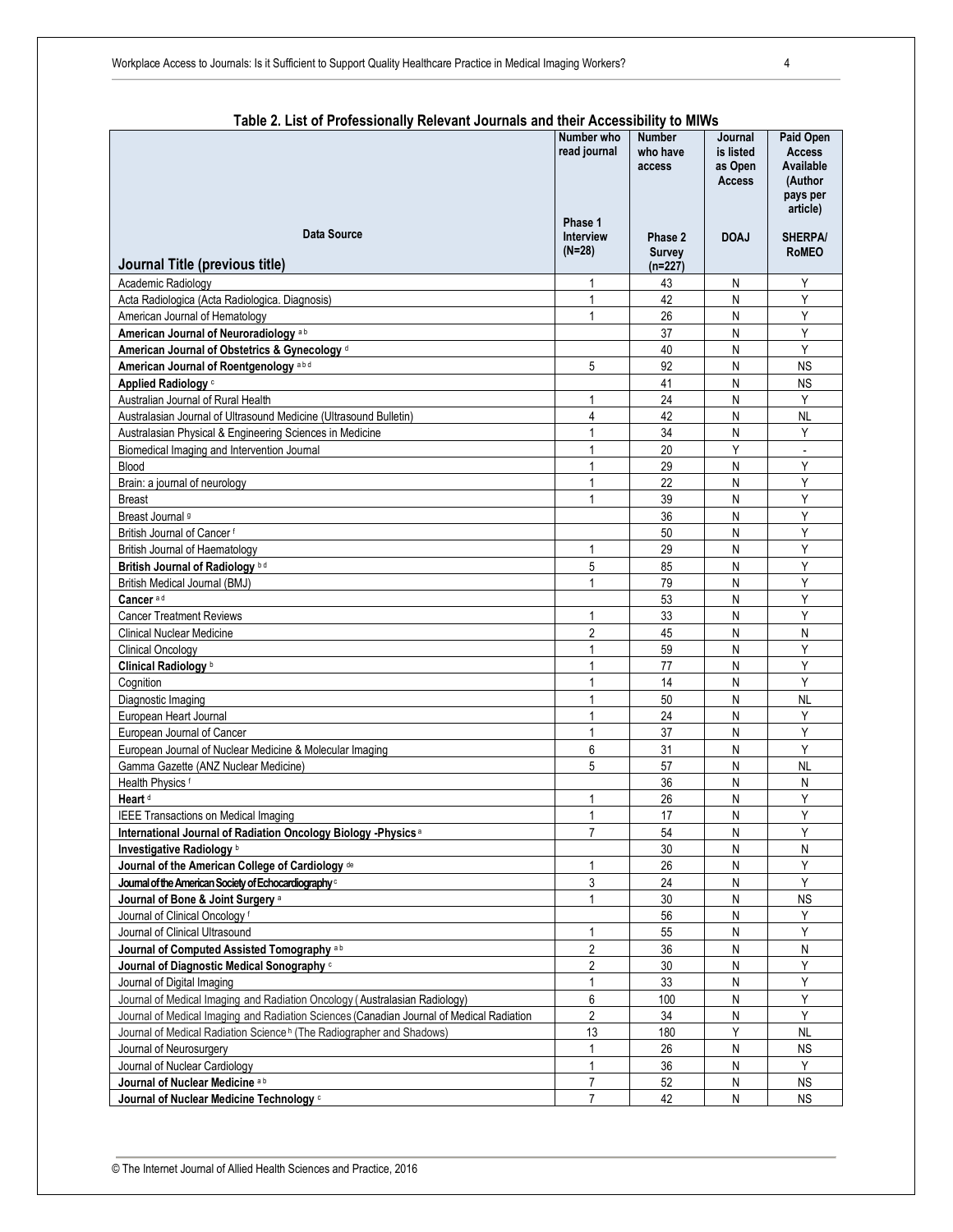| Journal of Radiotherapy in Practice                 | $\overline{2}$ | 35 | N | Y         |
|-----------------------------------------------------|----------------|----|---|-----------|
| Journal of Ultrasound in Medicine                   | 3              | 37 | N | <b>NS</b> |
| Journal for Vascular Ultrasound                     | 3              | 21 | N | <b>NS</b> |
| Lancet. The                                         | 1              | 70 | N | Υ         |
| Magnetic Resonance Imaging Clinics of North America | 1              | 34 | N | Υ         |
| Magnetic Resonance in Medicine                      | 1              | 28 | N | Υ         |
| Management Today                                    | $\mathbf{1}$   | 15 | N | <b>NS</b> |
| <b>Medical Dosimetry</b>                            | $\overline{2}$ | 38 | N | Y         |
| <b>Medical Education</b>                            | $\overline{2}$ | 28 | N | Y         |
| Medical Journal of Australia                        | $\overline{2}$ | 73 | N | Y         |
| <b>Medical Physics</b>                              | $\overline{2}$ | 37 | N | <b>NS</b> |
| <b>Medical Teacher</b>                              | $\overline{2}$ | 18 | N | Y         |
| New England Journal of Medicine a                   |                | 56 | N | <b>NS</b> |
| Neurolmage                                          | $\mathbf{1}$   | 16 | N | Y         |
| Neuroimaging Clinics of North America               | $\mathbf{1}$   | 19 | N | Υ         |
| Neuropsychologia                                    | $\mathbf{1}$   | 14 | N | Y         |
| Neuroradiology <sup>b</sup>                         |                | 34 | N | Υ         |
| Neurosurgery                                        | 1              | 19 | N | N         |
| Nuclear Medicine and Biology                        | $\mathbf{1}$   | 24 | N | Y         |
| <b>Nuclear Medicine Communications</b>              | $\overline{2}$ | 29 | N | N         |
| Nurse Educator                                      | $\mathbf{1}$   | 23 | N | N         |
| Obstetric & Gynecology Clinics of North America     | $\mathbf{1}$   | 22 | N | Y         |
| Oncology <sup>e</sup>                               | 3              | 41 | N | Y         |
| Patient education and counselling                   | 1              | 20 | N | Y         |
| Pediatric Radiology <sup>f</sup>                    |                | 33 | N | Υ         |
| Physics in Medicine & Biology                       | $\mathbf{1}$   | 30 | N | Y         |
| Radiation Therapist f not listed BY RoMEO           |                | 29 | N | NL        |
| RadioGraphics                                       | 3              | 51 | N | <b>NS</b> |
| Radiography                                         | 10             | 77 | N | Υ         |
| Radiologic Clinics of North America d               | 1              | 69 | N | Y         |
| Radiologic Technology <sup>ac</sup>                 | 5              | 33 | N | <b>NS</b> |
| Radiology <sup>abd</sup>                            | 9              | 79 | N | <b>NS</b> |
| Radiotherapy & Oncology                             | 6              | 53 | N | Y         |
| RöFo <sup>b</sup>                                   |                | 12 | N | <b>NS</b> |
| Seminars in Nuclear Medicine                        | 4              | 47 | N | Υ         |
| Seminars in Radiation Oncology                      | $\mathbf{1}$   | 32 | N | Y         |
| Seminars in Ultrasound, CT & MRI                    | 3              | 44 | N | Y         |
| Soundeffects (ASA)                                  | $\overline{4}$ | 46 | N | <b>NL</b> |
| Strahlentherapie und Onkologie                      | 1              | 15 | N | Y         |
| Surgical Clinics of North America                   | 1              | 20 | N | Υ         |
| Ultrasonic Imaging d                                |                | 20 | N | N         |
| Ultrasound in Medicine & Biology                    | 3              | 25 | N | Y         |
| Ultrasound in Obstetrics and Gynecology             | 4              | 35 | N | Υ         |
| Year Book of Nuclear Medicine                       | $\overline{2}$ | 35 | N | Y         |

Journal title in bold identified as a core journal in the following studies: <sup>a</sup> Burnham,<sup>13</sup> <sup>b</sup>Chew,<sup>15</sup> <sup>c</sup>Hill et al.<sup>[16](#page-11-5)</sup>, <sup>dH</sup>ill et al.,<sup>[23](#page-11-6)</sup> e Walcott<sup>14</sup>

<sup>f</sup> Journal title identified in pilot testing of questionnaire and added to list of journals

. <sup>g</sup> Journal title added due to similarity in title name Breast and Breast Journal. Breast identified as read by interview participant R1P3.

<sup>h</sup> At the time of data collection, previous title *The Radiographer* was not open access

NL indicates this journal title was not listed in SHERPA / RoMEO

NS indicates that there was no statement in SHERPA / RoMEO regarding open access articles for this journal

The relationship between five factors and number of journals respondents MIWs could access is displayed in Table 3. Respondents employed in universities report access to a higher number of journals compared to those in clinical healthcare settings. Twenty-nine percent of the MIWs in clinical healthcare settings (n=284) reported having access to one (19%, n=54) or none (10%, n=28) of the 94 listed journals. A statistically significant difference in number of journals that respondents could access was also observed across different types of clinical healthcare settings. For example, public sector medical imaging employees reported access to a higher number of journals than their colleagues in the private sector with 34% of private sector respondents (n=130) indicating they had access to one (22%, n=29) or none (12%, n=15) of the journals. Also 42% MIWs in non-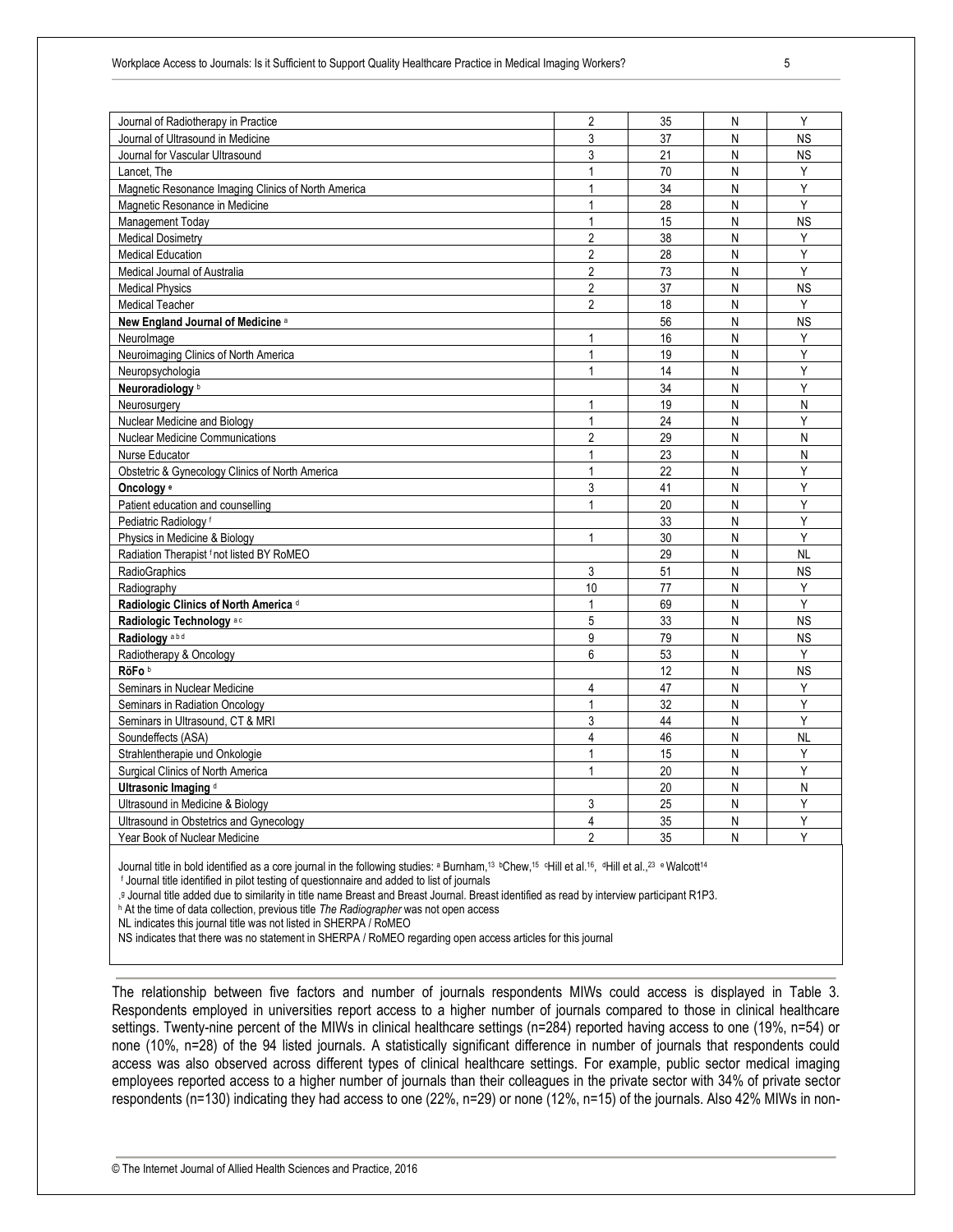teaching hospitals and 40% in clinics reported access to one (28%, n=12; 28%, n=22) or none (14%, n=6; 12%, n=9) of the listed journals, respectively.

| <b>Could Access In Their Workplace</b>                             |                            |                           |             |  |  |
|--------------------------------------------------------------------|----------------------------|---------------------------|-------------|--|--|
| <b>Factor</b>                                                      | <b>Median Number (IQR)</b> | <b>Test of Difference</b> | P value     |  |  |
| <b>Work Setting</b>                                                |                            |                           |             |  |  |
| <b>University</b>                                                  | 23 (60)                    | $-6.033a$                 | p < 001     |  |  |
| Clinical healthcare setting                                        | 4(8)                       |                           |             |  |  |
| <b>Clinical healthcare setting</b>                                 |                            |                           |             |  |  |
| <b>Health Sector</b>                                               |                            |                           |             |  |  |
| Public                                                             | 5(11)                      | $-3.258$ <sup>a</sup>     | p < 001     |  |  |
| Private                                                            | 3(5)                       |                           |             |  |  |
| <b>Clinical healthcare setting</b>                                 | 4(11)                      | 7.343 b                   | $p = 0.025$ |  |  |
| <b>Geographic location</b>                                         | 3(6)                       |                           |             |  |  |
| Metropolitan                                                       | 2(4)                       |                           |             |  |  |
| Regional                                                           |                            |                           |             |  |  |
| Rural or remote                                                    |                            |                           |             |  |  |
| <b>Clinical healthcare setting</b>                                 | 5(9)                       | 19.950 b                  | p < 001     |  |  |
| Workplace type                                                     | 3(5)                       |                           |             |  |  |
| Teaching hospital                                                  | 2(4)                       |                           |             |  |  |
| Non-teaching hospital                                              |                            |                           |             |  |  |
| Clinic                                                             |                            |                           |             |  |  |
| <b>Clinical healthcare setting</b>                                 |                            |                           |             |  |  |
| Area of Specialization                                             |                            |                           |             |  |  |
| Nuclear medicine                                                   | 4(10)                      | 9.491 b                   | $p = 0.023$ |  |  |
| Radiography                                                        | 3(6)                       |                           |             |  |  |
| Radiation therapy                                                  | 6(11)                      |                           |             |  |  |
| Sonography                                                         | 4(5)                       |                           |             |  |  |
| <sup>a</sup> Mann Whitney U test, <sup>b</sup> Kruskal-Wallis test |                            |                           |             |  |  |

# **Table 3. Relationship between Five Factors and Number of Journals from List (N=94) That MIWS**

Table 4 presents the relationship between five factors and effective access to print and electronic journals in the workplace of MIWs. In relation to work setting, effective access to electronic journals was lower in clinical healthcare settings, with 25% (n=78) rating their workplace access to electronic journals as *not easy* (12%) or *no access* (13%) compared to 0% (n=0) universities. Similarly, effective access to print journals was lower in the clinical environment, with 29% (n=90) rating their access to print journals as *not easy* (20%) or *no access* (9%) compared to 4% (n=1) in universities. Apart from geographic location, statistically significant difference in effective access to journals was observed across clinical healthcare settings. Thirty-three percent (n=47) in the private sector rated their workplace access to electronic journals as *not easy* (13%) or *no access* (20%) compared to 18% (n=30) in the public sector (11%, 7%). Similarly, for print journals 35% (n=50) private sector respondents rated their access as *not easy* (24%) or *no access* (11%) compared to 24% (n=40) in the public sector (18%, 6%). In relation to workplace type, over 40% of MIWs in non-teaching hospitals and clinics rated their workplace access to electronic journals as *not easy* (14%, 16%) or *no access* (27%, 24%), respectively compared to 14% (11%, 3%) in teaching hospitals. Area of specialization of the health professional also was associated with difference in effective access to journals in the workplace. MIWs specializing in radiography reported the lowest effective access, with 27% (n=43) rating their workplace access to electronic journals as *not easy* (13%) or *no access* (14%).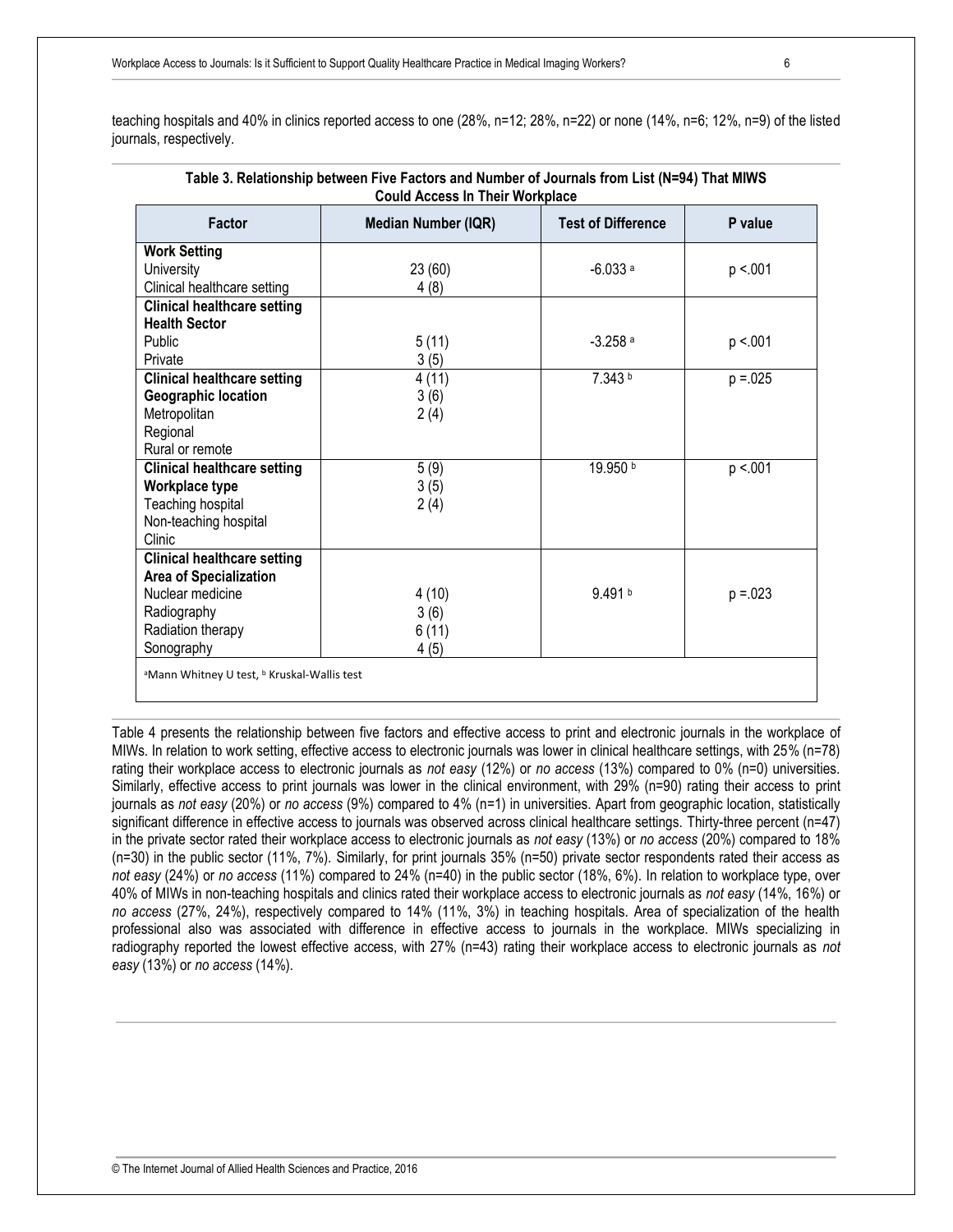|                                                                                                                                  | <b>MIVVS</b>   |                           |             |
|----------------------------------------------------------------------------------------------------------------------------------|----------------|---------------------------|-------------|
| <b>Factor</b>                                                                                                                    | Journal format | <b>Test of Difference</b> | P value     |
| <b>Work Setting</b>                                                                                                              |                |                           |             |
| University                                                                                                                       | Electronic     | $61.236$ <sup>a</sup> T   | p < 001     |
| Clinical health care setting                                                                                                     | Print          | 18.905 at                 | p < 001     |
| <b>Clinical healthcare setting</b>                                                                                               |                |                           |             |
| <b>Health Sector</b>                                                                                                             |                |                           |             |
| Public                                                                                                                           | Electronic     | 19.880 c                  | p < 001     |
| Private                                                                                                                          | Print          | 11.516 c                  | $p = 0.042$ |
| <b>Clinical healthcare setting</b>                                                                                               |                |                           |             |
| Geographic location                                                                                                              |                |                           |             |
| Metropolitan                                                                                                                     | Electronic     | 10.967 bNS                | $p = .360$  |
| Regional                                                                                                                         | Print          | 14.284 at NS              | p=.154      |
| Rural or remote                                                                                                                  |                |                           |             |
| <b>Clinical healthcare setting</b>                                                                                               |                |                           |             |
| Workplace type                                                                                                                   |                |                           |             |
| Teaching hospital                                                                                                                | Electronic     | 43.943 b                  | $p = 0.001$ |
| Non-teaching hospital                                                                                                            | Print          | 28.606 at                 | p < 001     |
| Clinic                                                                                                                           |                |                           |             |
| <b>Clinical healthcare setting</b>                                                                                               |                |                           |             |
| <b>Area of Specialization</b>                                                                                                    |                |                           |             |
| Nuclear medicine                                                                                                                 | Electronic     | 27.858 at                 | $p = 0.015$ |
| Radiography                                                                                                                      | Print          | 22.067 at NS              | p=.092      |
| Radiation therapy                                                                                                                |                |                           |             |
| Sonography                                                                                                                       |                |                           |             |
| <sup>a</sup> Fisher's exact test $\frac{b}{c}$ Pearson chi-square test $\frac{NS}{2}$ Results not significant at $n = 0.5$ level |                |                           |             |

#### **Table 4. Relationship between Five Factors and Effective Access to Electronic and Print Journals in the Workplace of MIWs**

ot significant at p=.u

† Monte Carlo method used for Fisher's exact test (95% CI) based on 10000 sampled tables with starting seed 2000000

With regards to open access, only two of the reviewed 94 journals were listed as open access (Table 2, Column 4). Many of the journals offer the facility of open access articles (Table 2, Column 5). To discover what was available as open access articles, 2013-2014 issues for five journals were reviewed, with results presented in Table 5. Only a small percentage (0.7-19.5%) of articles were available as open access.

| Table 5. Number and Percent of Open Access Research and Evidence-Based Articles 2013-2014 for Five Journals |                                                                                                    |                |      |  |  |
|-------------------------------------------------------------------------------------------------------------|----------------------------------------------------------------------------------------------------|----------------|------|--|--|
|                                                                                                             | Articles that are original research, technical notes,<br>reviews and clinical guidelines 2013-2014 |                |      |  |  |
| <b>Journal Title</b>                                                                                        | <b>Open Access &amp; Full Text</b><br><b>Number</b>                                                | <b>Percent</b> |      |  |  |
| Academic Radiology                                                                                          | 3                                                                                                  | 407            | 0.7  |  |  |
| <b>Cancer Treatment Reviews</b>                                                                             | 36                                                                                                 | 232            | 15.5 |  |  |
| Radiography                                                                                                 | 15                                                                                                 | 114            | 13.2 |  |  |
| Radiotherapy & Oncology                                                                                     | 115                                                                                                | 589            | 19.5 |  |  |
| Ultrasound in Medicine & Biology                                                                            | 16                                                                                                 | 529            | 3.0  |  |  |

2. Does workplace accessibility to journals influence frequency of use?

Eighty-eight percent (n=317) of MIWs report that they use journals to update their professional knowledge. Cross tabulations were performed to determine if workplace access was associated with frequency of use. Statistically significant results were observed for electronic and print journals (Table 6). For instance, 33% of respondents who rated their ease of access to electronic journals as *very easy* (n=92) read journals at least several times a week, compared to 7% who described their access as *not easy* (n=38).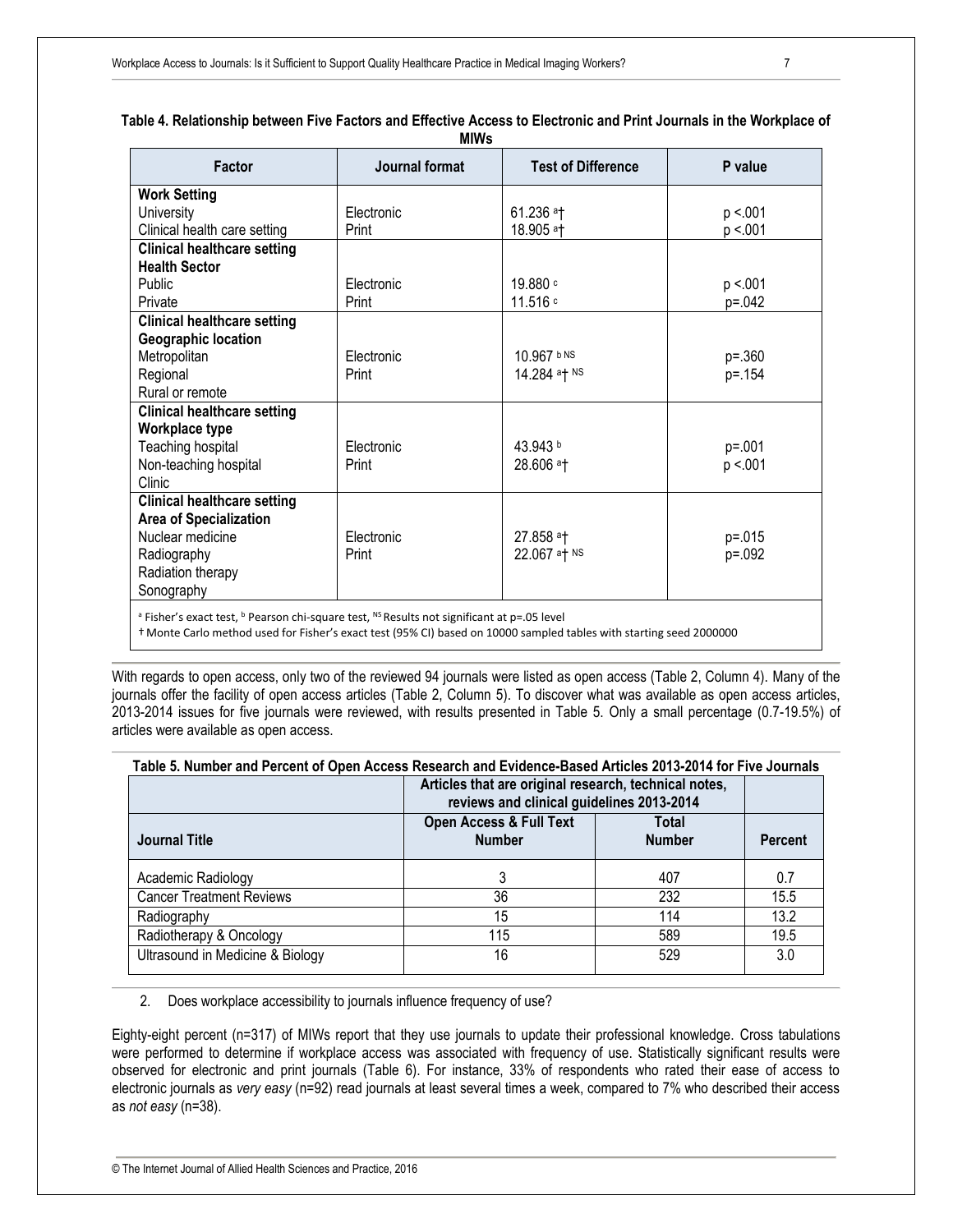Half of respondents who never read journals (n=38) described their access to electronic journals as either *not easy* (16%) or *no access* (33%).

| l able 6. Relationship between Effective Workplace Access of Tools and Frequency of Use in MIWs |                              |         |                                                                    |    |                                            |    |
|-------------------------------------------------------------------------------------------------|------------------------------|---------|--------------------------------------------------------------------|----|--------------------------------------------|----|
| <b>Mediating Tool</b>                                                                           | Test of<br><b>Difference</b> | P value | Difference in experience of MIWs at least several times a<br>month |    |                                            |    |
|                                                                                                 |                              |         | Effective access to journals<br>"very easy"                        |    | Effective access to journals<br>"not easy" |    |
|                                                                                                 |                              |         | %                                                                  | n  | %                                          | n  |
| Electronic journals (n=346)                                                                     | 62.574 ta                    | p < 001 | 33                                                                 | 92 |                                            | 38 |
| Print journals (n=347)                                                                          | $67.618$ ta                  | p < 001 | 34                                                                 | 53 | 5                                          | 65 |
|                                                                                                 |                              |         |                                                                    |    |                                            |    |

#### **Table 6. Relationship between Effective Workplace Access of Tools and Frequency of Use in MIWs**

a Monte Carlo method used for Fisher's exact test (95% CI) 10000 sampled tables with starting seed 62438734

† Fisher's exact test

#### **DISCUSSION**

This study has extended knowledge on journals of relevance to MIWs. Of the 84 journals identified in this study as read by Australian MIWs, 68 were not previously identified as relevant journals for this allied health group<sup>[13,](#page-11-7)[16,](#page-11-5)[23](#page-11-6)</sup> (Table 2). This study established that for many MIWs, journals are not readily available in their workplace. Overall 27% (n=88) of respondents had access to just one or none of the listed journals, rising to 42% for employees in non-teaching hospitals. This means that a large proportion of MIWs do not have access to the tools that they need to update their professional knowledge and base their practice on current health information.

The findings from this study support and build upon the earlier work of McClusky, who reported that private sector allied health professionals had less access to journals than colleagues in the public sector.<sup>7</sup> This study supports McClusky's finding and demonstrates that this differential access exists across both print and electronic journals for MIWs.<sup>7</sup> As demonstrated in Tables 4 and 5, statistically significant difference in access to journals in the workplace of MIWs was shown to exist for the factors investigated. These are important findings. For example, in educational institutions, there is increased accessibility, physical and effective, to journals for MIWs. Translation of results from research undertaken where health professionals are given full access to university libraries such as Evans et al into clinical healthcare settings, where lower levels of access exist, needs to consider the issue of journal accessibility, so that learning outcomes and changes to professional practice are not compromised.<sup>24</sup>

Of particular importance for clinical healthcare settings is the impact that limited or no access to journals may have on patient care for MIWs. For instance, this research has established that MIWs employment in the private health sector is associated with lower physical and effective access to journals in the workplace. Forty-four per cent of hospitals in Australia operate in the private sector and account for 40% (3.6 million) of all hospital admissions in Australia.[25](#page-11-8) The importance of this sector contributing toward positive health outcomes for Australia is apparent. However, the finding from this study that private sector employment of MIWs is negatively associated with access to journals suggests that the ability of these health professionals to utilise current discipline knowledge to improve patient care is compromised. In Australia, government provided electronic health information portals, such as Clinicians Health Channel and Clinicians Knowledge Network, provide health professionals with access to electronic journals and health and medical databases to support evidence based practice.<sup>26,27</sup> However, these portals restrict access to those employed in the public sector.[26,](#page-11-9)[27](#page-11-10) It would be timely for governments to review access restrictions so that all health professionals, regardless of their sector of employment, can access peer-reviewed evidence to support high quality health care.

While open access journals overcome access limitations their availability is currently limited. As shown in this study, only two of the 94 journals are listed as open access. This finding is in accord with Bail et al who identified that only 12% (27/224) of journals relevant to nursing had unrestricted open access.<sup>28</sup> In addition, whilst many journals offer open access articles (Table 2), only a small percentage of published articles are currently available (Table 5). This indicates that open access journals and articles are unlikely to currently provide health professionals with the range of journal articles they need. Greater availability of open access journals for allied health professionals is needed. While open access journals for a given allied health professional group remain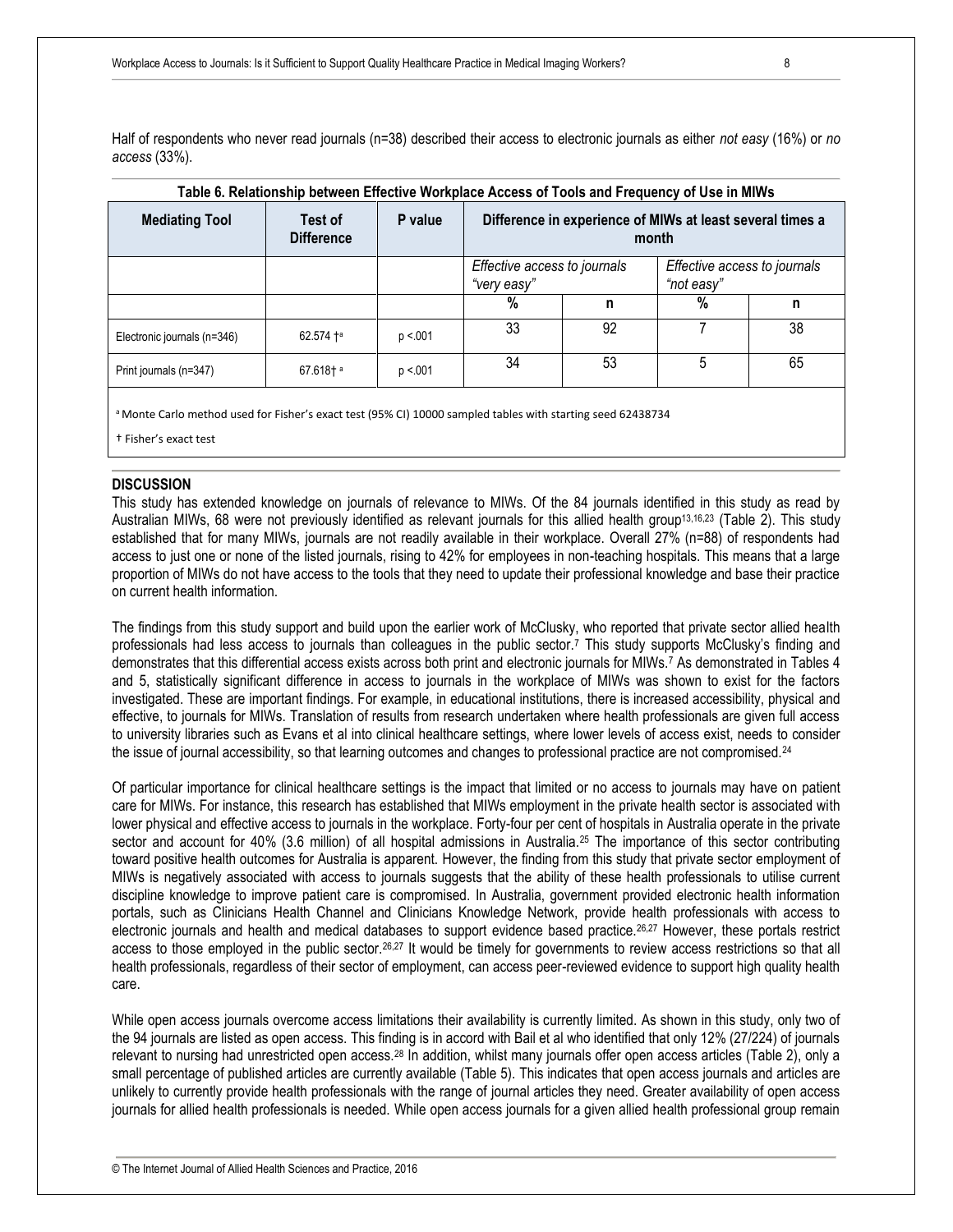limited, workplaces must continue to provide access to subscription-based journals so these professionals can base their practice on current, peer-reviewed evidence. In addition, to enhance access to currently available open access journals, workplaces must also address access limitation that health professionals experience accessing the Internet in their workplace.<sup>29</sup>

This current study also established that a statistically significant positive association exists between effective access to journals in the workplace and frequency of use in MIWs. As health professionals use information sources such as journals to modify and improve patient care reduced accessibility in the workplace constrains their ability to harness new knowledge disseminated through journals and apply it to practice.30,31 The implication is that by improving access to journals within workplaces, health professionals can continue to adopt current health information into their professional practice providing high quality current evidence-based patient care.

Access to information sources in the workplace is problematic for other health professions. For example, Gilmore et al identified that 21% of nurses working in medical wards were not satisfied with their workplace access to online health information.<sup>32</sup> As noted previously, McClusky demonstrated that access to journals was more difficult for private sector occupational therapists.7 It is therefore important that each health profession investigate workplace accessibility of key information sources that underpin high-quality patient care.

#### **Limitations**

This study has several limitations. The first included the low survey response rate. However, the relatively large sample size (N=362) together with several indications suggests that survey participants were representative of the Australian population of MIWs. Some caution should however be exercised when interpreting the findings in relation to the broader Australian population of MIWs. It should also be acknowledged that MIWs may not be aware of what journals they can access in their workplace. If this is the case, then effectively, these journals are not accessible to the individual. It is recommended that workplaces review the journals that are available and ensure that staff are aware of and have access to relevant titles so that their professional practice can be based on the latest available evidence.

This study has examined a single Australian allied health profession, MIWs. Although problematic access to journals and online information sources in the workplace has been identified in occupational therapy and nursing, further research is needed with these and other health professional groups so that a more detailed understanding of workplace access to journals and its implications for quality healthcare is developed.7,31

#### **CONCLUSION**

Journals provide current, relevant health information and must be readily accessible in the workplace so that care of the patient is current with peer-reviewed evidence. The results of this research demonstrate that for many clinical MIWs, access to journals is currently limited with 42% percent of MIWs in non-teaching hospitals having access to none or only one professionally relevant journal. As only two of the examined journals are currently open access, and very few open access articles are currently available, it is unlikely that open access will provide MIWs with the range of journal articles they need to base their practice on current peer-reviewed evidence. It is recommended that workplaces review what journals are available to MIWs, make them known to staff, and also act to reduce the identified inequity of access that currently exists, so that regardless of where they are employed, MIWs can access professionally relevant journals and base their practice on current, peer-reviewed evidence.

#### **REFERENCES**

- 1. Thistlethwaite J, Spencer J. *Professionalism in Medicine*. Oxon, United Kingdom:Radcliffe Publishing Ltd; 2008.
- 2. Health and Care Professions Council. About registration. http://www.hcpc-uk.org/aboutregistration/standards/cpd/. Accessed 1 August, 2015.
- 3. Runciman WB, Hunt TD, Hannaford NA, et al. CareTrack: Assessing the appropropriateness of healthcare delivery in Australia. *Med J Aust.* 2012;197(2):100-5. [PMID 22794056]
- 4. Oermann MH, Nordstrom CK, Wilmes NA, et al. Information sources for developing the nursing literature. *Int J Nursing Stud.* 2008;45:580-7. [PMID 17145059]
- 5. Harding KE, Porter J, Horne-Thompson A, Donley E, Taylor NF. Not Enough Time or a Low Priority? Barriers to Evidence-Based Practice for Allied Health Clinicians. *J Contin Educ Health Prof.* 2014;34(4):224-31. [PMID 25530292]
- 6. Bawden D, Robinson K. Information behaviour in nursing specialities: a case study of midwifery. *Journal of Information Science.* 1997;23(6):407-21.
- 7. McClusky A. Occupational therapists report a low level of knowledge, skill and involvement in evidence-based practice. *Australian Occupational Therapy Journal.* 2003;50:3-12.